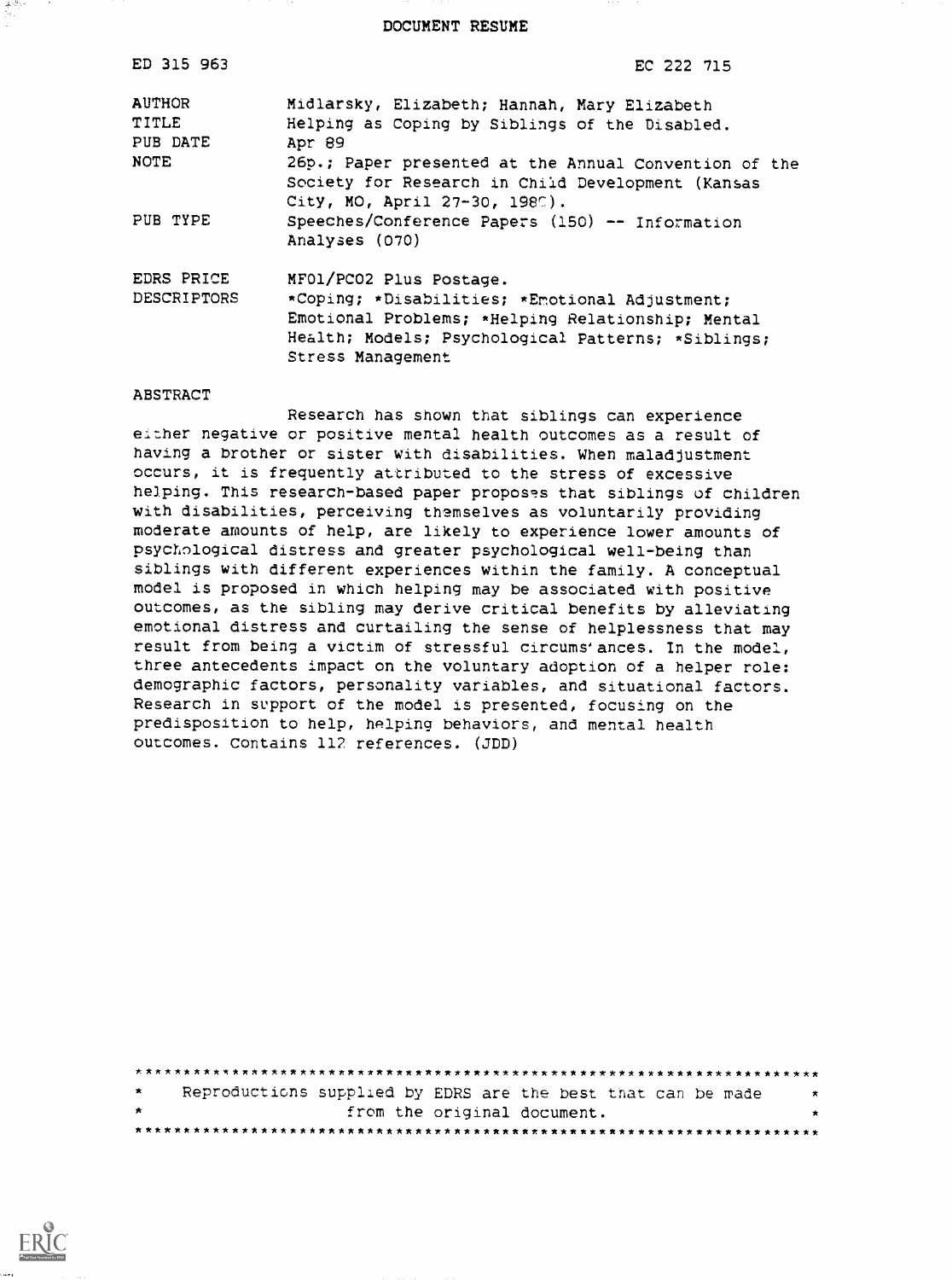# U.S. DEPARTMENT OF EDUCATION<br>Office of Educational Research and Improvement

EDUCATIONAL RESOURCES INFORMATION

- This document has been reproduced a\* received from the person or oroaritration originating ,t
- Minor changes neve been made to improve reproduction duality

Points of view or opinions stated in this docu-<br>ment :do: not :necessarily .represent: official<br>OERI position or policy

# HELPING AS COPING BY SIBLINGS OF THE DISABLED

 $\infty$ ED31596

 $\zeta$ 

 $\mathcal{L}$ 

 $222$ 

**ERIC** 

à.

舞

Elizabeth Midlarsky and Mary Elizabeth Hannah Center for the Study of Development and Aging and Department of Psychology University of Detroit

Paper presented at the Annual Convention of the Society for<br>Research in Child Development, Kansa: ity, Missouri,<br>April 27-30, 1989.

 $\boldsymbol{z}$ 

"PERMISSION TO REPRODUCE THIS MATERIAL HAS BEEN GRANTED BY

abeit

TO THE EDUCATIONAL RESOURCES INFORMATION CENTER (ERIC)."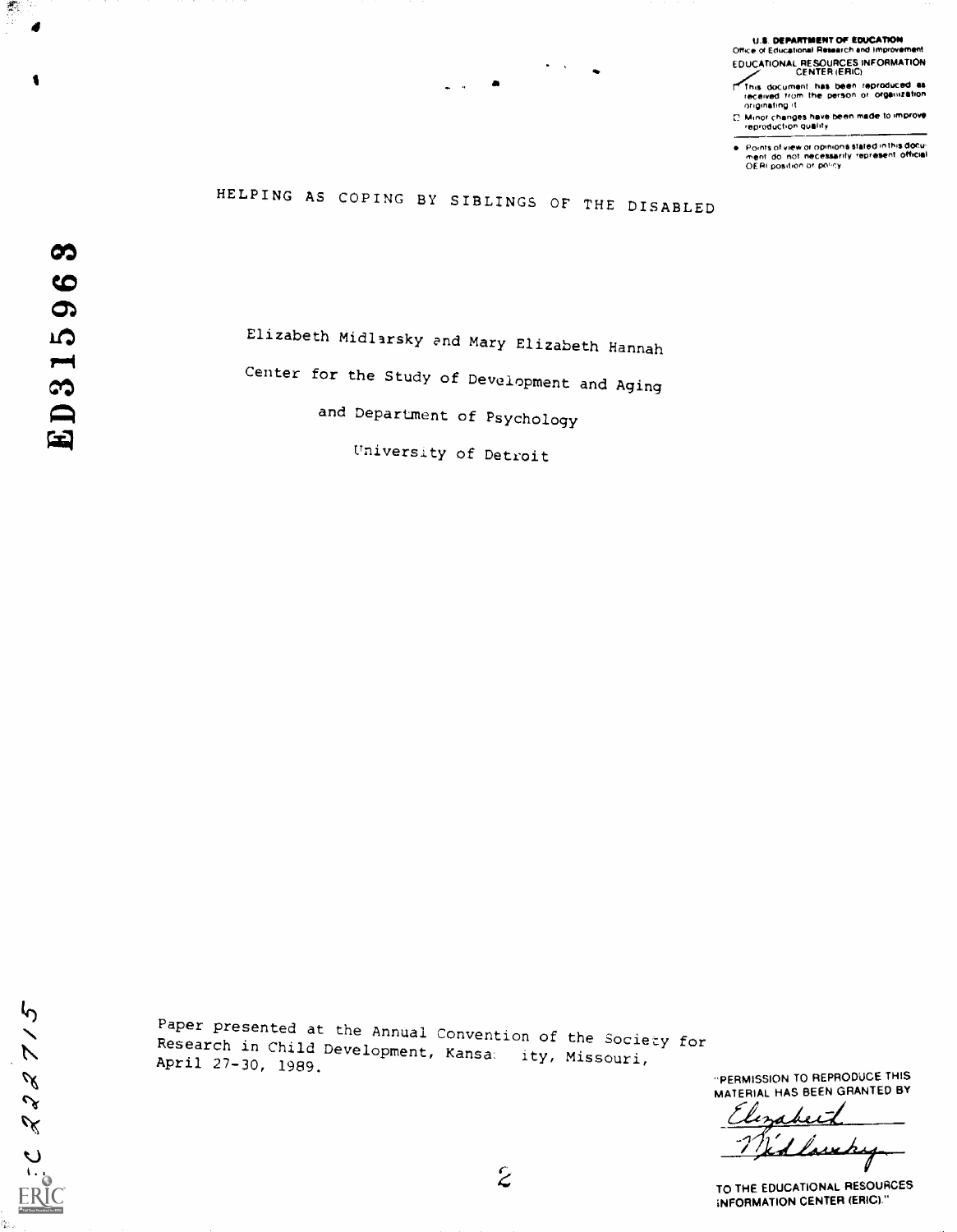#### Abstract

This paper focuses on one of the most salient issues for siblings of children with disabilities--their helping or caretaking behavior. Prior research has found that siblings can experience either negative or positive mental health outcomes as a result of having a brother or sister with disabilities. When maladjustment occurs, 't is frequently attributed to the stress of excessive helping. aradoxically, the altruism literature suggests that altruism may be associated with positive emotional sequelae for the helper.

In this presentation, the argument is made that voluntary helping may be used as a means for productive and successful coping with the stress of living with a handicapped sibling. In contrast to the view that adverse emotional responses are necessary consequences, wh:ch may be averted only be protection from caretaking responsibilities, we propose a conceptual model in which helping may, under certain conditions, be associated with positive outcomes. Investigations based on our model of the relationships between personal and situational factors, helping and mental health outcomes are expected to contribute to our theoretical understanding of the role of helping as a form of active mastery in families of the handicapped.



4

षुर<sup>ाय</sup>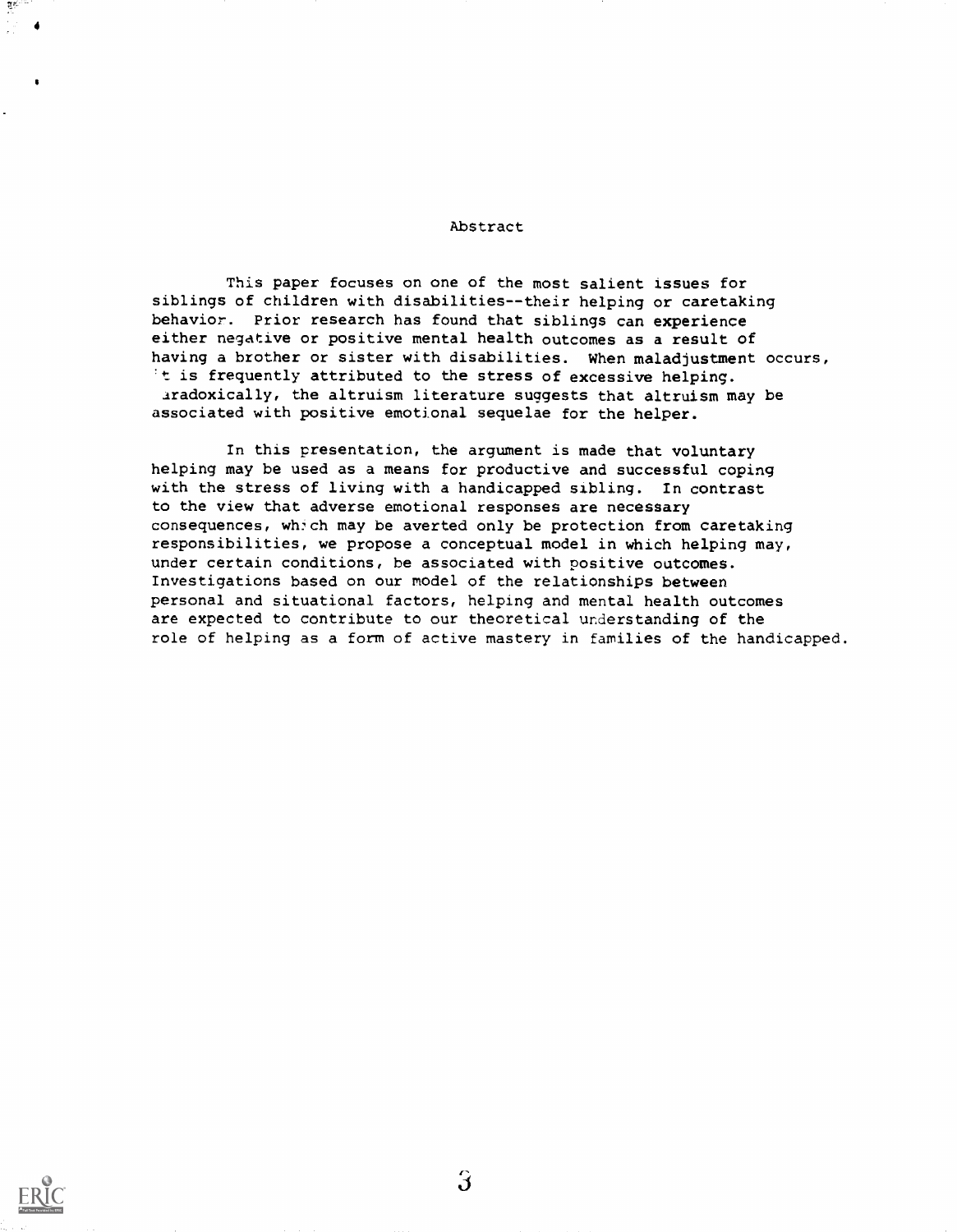#### HELPING AS COPING

#### BY SIBLINGS OF THE DISABLED

While the literature on handicapped children has burgeoned in the past several decades, only in rare instances has the potential for the reciprocal influence of the child's handicap and the family been articulated (cf. Bandura, 1978; Masters et al, 1983; Minuchin et al, 1978). With the increased emphasis on school and family contextual factors attendant upon the passage of the Education for All Handicapped Children Act (P. L. 94-142), there has been an increased emphasis on the attitudes by teachers toward mainstreamed children (Hannah & Fliner, 1983), and families, especially mothers (Gabel et al, 1983; Seligman, 1983). On the other hand, although 80% of handicapped children have one or more siblings, the impact of the disability on the nonhandicapped sibling has rarely been systematically investigated (Simeonsson & McHale, 1981; McKeever, 1983).

The primary emphasis of investigators concerned with the effect of a handicapped child on the family has been on the child as a source of stress. Indeed, there is little doubt that stress is experienced as a consequence of having a handicapped family member (Featherstone, 1980). On the other hand, there is evidence that a subset of siblings of persons with diverse handicapping conditions may experience the presence of a handicapped sibling as providing an opportunity for spontaneous helping (Midlarsky & Suda, 1978), a view that may be well-supported by attitudes and socializtion practices existing within the family. There is also empirical support for the proposition that helping may not only benefit the recipient, but may also be associated with positive consequences for the benefactor (Fisher et al, 1981; Rakos & Schroeder, 1976).

 $\mathbf{4}$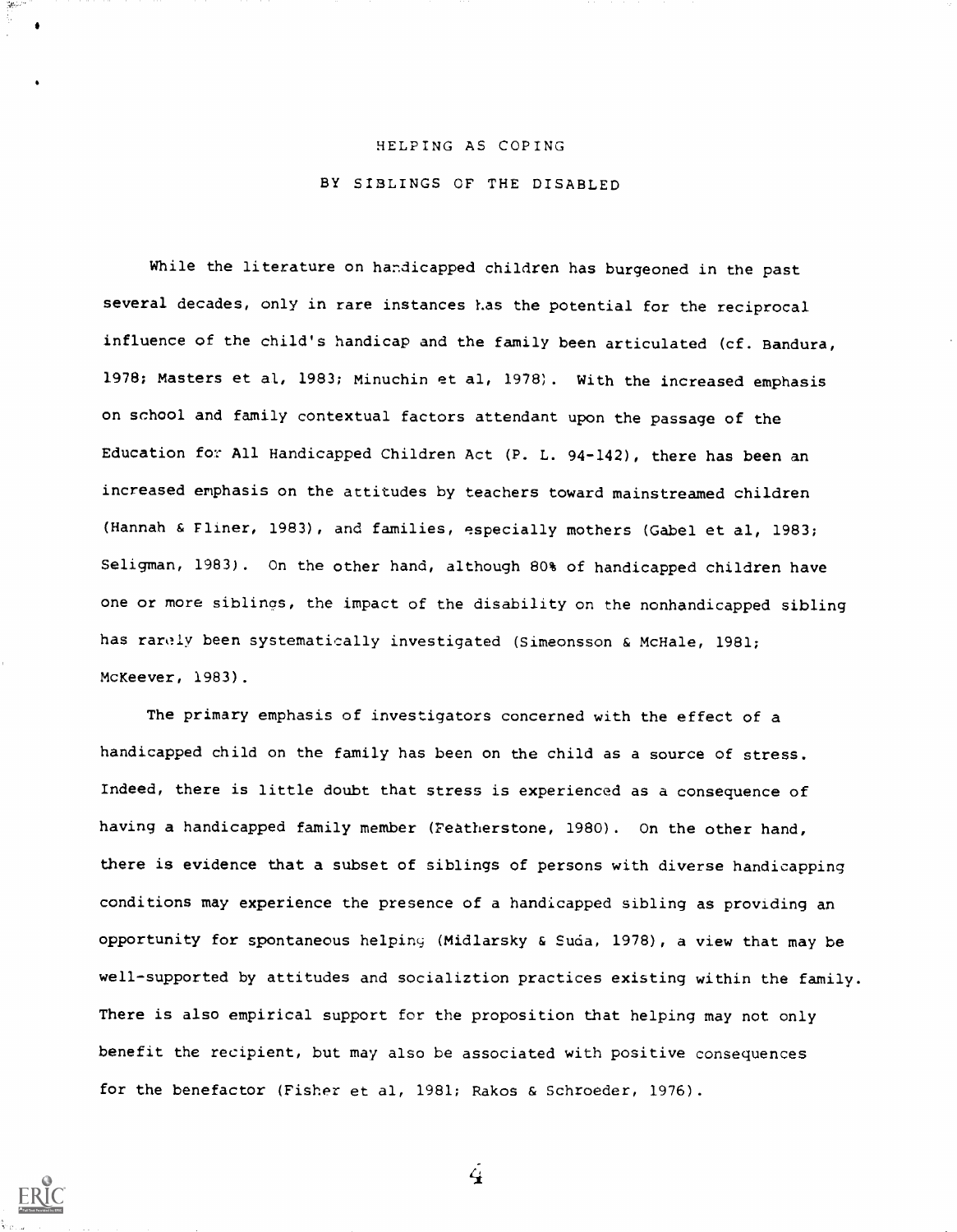A Model of Successful Coping Through Helping

2

Theories of human development often focus almost exclusively on the causative role of factors beyond the individual's control. The role of constitutional variables (Beck & Rosenblith, 1972), social problems including exposure to poverty, divorce, unemployment, violence and prejudice (Dooley & Catalano,1980; Eron & Peterson, 1982; Finkelhor, 1979; Gruber, 1978; Tizard & Hodges, 1978), ana factors within the family including child-rearing attitudes and behaviors (Barsch, 1968; Baumrind, 1971; Hoffman, 1975), family systems and their concomitant social structures (e.g., Bowen, 1976; Jackson, 1970), and others, are often perceived as determining the outcomes of the developmental process. Missing from certain of these treatments of child development is consideration of the child as agent who has the capacity to act upon his or her environment, as well as being influenced by it (Bell, 1977, 1979; Parke, 1978).

Unilaterally deterministic approaches to development are essentially "tabula rasa" theories, whereby the developing organism is a relatively passive recipient of influences upon him or her. Yet, as Bell points out, in presenting the tabula rasa concept we often forget that John Locke "only intended it to mean that the infant does not start life with preformed ideas, such as that of original sin (Bell, 1979, p. 823)." Congenital differences may indeed be influential. For example, there is evidence for an intrinsic motive to be an active initiator of behavioral sequences, primarily as a means for enhancing or exercising one's own competence, effectance, or mastery (White, 1959, 1963; Fiske & Maddi, 1961; Hunt, 1963; Kavanau, 1967). Thus, as Harper discovered, among mammals it is the extreme interest by the young in adventurous explorations which leads to the adaptive expansion of the group to new territories. Among human beings, some of the most creative contributions are made by the young, who often bring



 $5\overline{)}$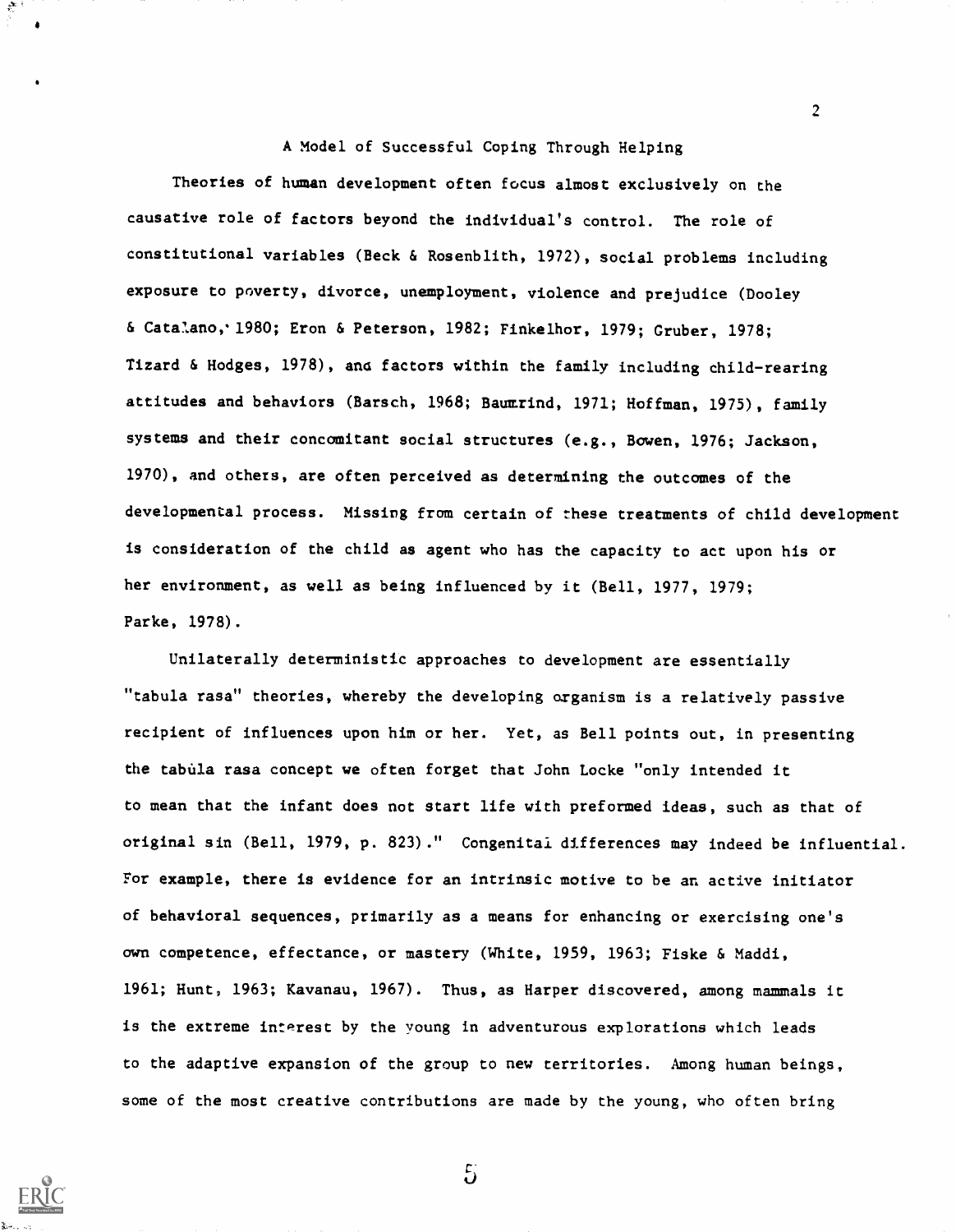vitality, excitement and change to families and to the broader civilization. Contributions by the young person to the welfare of the family, while relatively unexplored, is potentially of both great theoretical and practical significance.

سيسير

Congruent with the growing recognition of the impact of the child's effects on his or her environment, there has been a modicum of support for the notion that human functioning may be, at least to some extent, independent of life circumstances. Consider the case of eleven year old Sarah who is doing very well despite the fact that everything seems to be going against her. Her parents are separated, her father is in prison, she has two handicapped siblings--one mentally retarded and one dying from sickle cell anemia--her mother works long hours as janitr is in a factory, and the family is on welfare. Yet, for those whose goal has been primarily to comprehend adjustment difficulties and serious psychopathology, the determinants of children's strategies for coping with difficult life situations, which may modify the effects of those situations, has been largely overlooked. As Murphy pointed out,

It is something of a paradox that a nation which has exulted in rapid expansion and its scientific-technological achievements should have developed in its studies of childhood so vast a "Problem Literature." A literature often expressing adjustment difficulties, social failures, blocked potentialities, and defeat  $\cdots$ . In applying clinical ways of thinking out of experiences with'broken adults, we were slow to see how the language of adequacy to meet life's challenges could become the subject matter of psychological science . . . . We know that there are devices for correcting, bypassing, or overcoming threats, but for the most part, these have not been directly studied (Murphy, 1962, p. 2).

Research by a small band of investigators has recently begun to specifically study those "super-kids" or "invulnerables" who demonstrate amazing strength and resilience even in the face of circumstances which would seem to make them prime candidates for psychopathology (Anthony & Koupernik, 1974; Garmezy, 1976; Garmezy & Rutcer, in press). These writers do not deny that problems such as poverty, family instability and the like may constitute excessive burdens, but rather that under certain circumstances, competence and strength may develop even

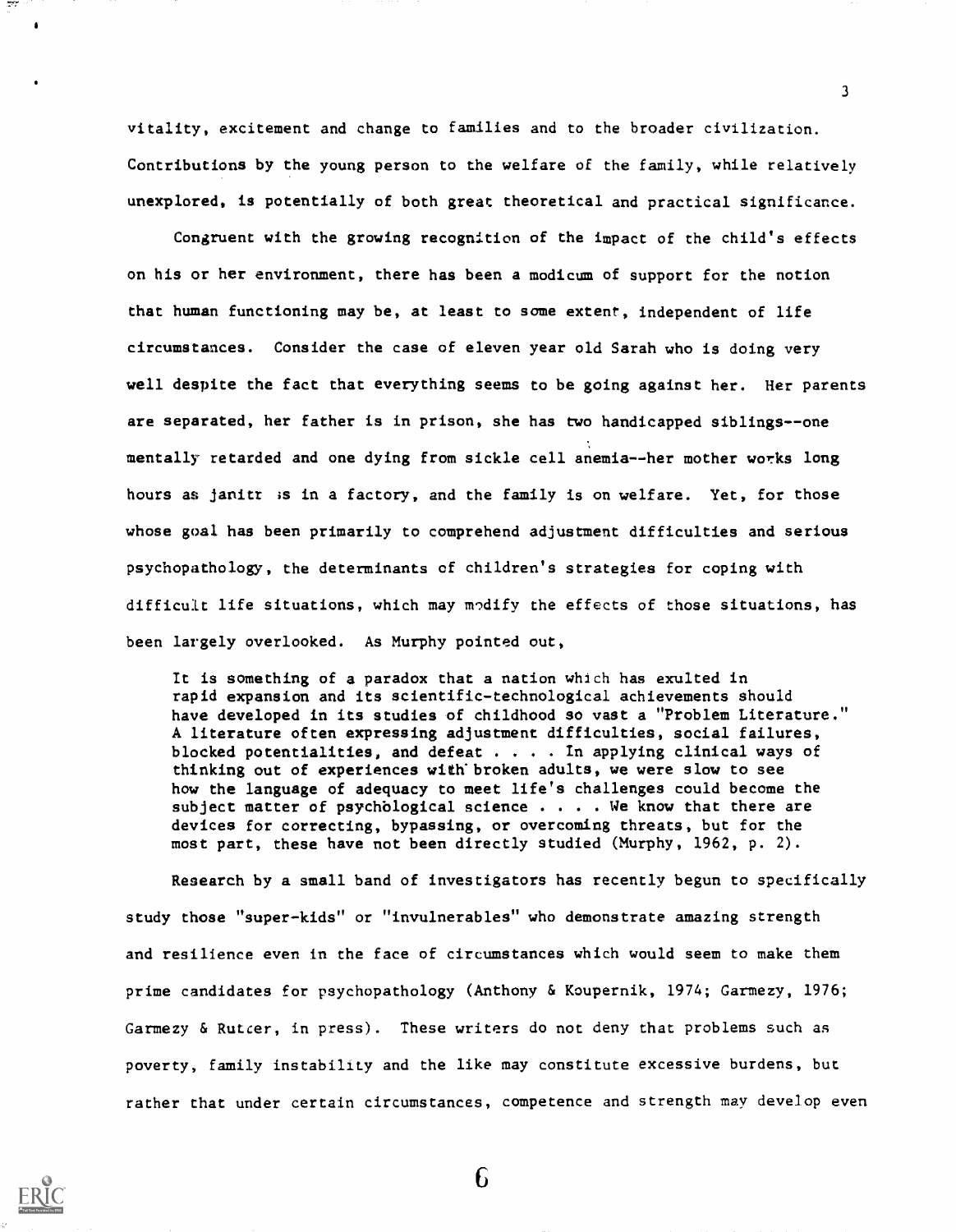in the face of severe deprivation and obvious hardship. Indeed, it appears that what may be an inordinate stress for one individual, may serve as a challenge, or spur to creative coping by another.

4

A coping strategy which appears to be an active means for enhancing a wide range of competencies, obtaining a sense of mastery and alleviating personal distress, is the provision of help to others (cf. Midlarsky, 1968, 1984; didlarsky & Kahana, 1981a, b, 1983). In regard to the role of helping in skill acquision, the literature on peer-tutoring indicates that low-achieving children placed in the role of tutor achieved consider, ble improvements in their own reading level (Allen & Felenan, 1976). Within families, having a silling whom one can help is a significant boost to one's intellectual development. As Robert Zajonc writes, "Assistant-parenthood gives older children much experience in solving intellectual problem: "What their younger siblings want solved....It is better to have a younger sibling you an show the world than an older one who shows it off to you (Zajonc, 1975)."

The literature also provides rumerous instances wherein being called upon to care for one's siblings may, under cortain circumstances alleviate personal distress and lead to the sense of competence and of compassion (cf. Bank & Kahn, 1982; Grossman, 1972; Midlarsky, 1984; Seligman, 2983). In contrast to the prediction by equity theory, that if either individual the a relationship gives more than s/he gets both become distressed (Adams, 1963, )96; Valster, Berscheid & Walster, 1973, 1978), research indicates that if anyone suffers, it is the recipient who suffers most (Castro, 1974; Gross & Latane, 1974; Clark, Gotay & Mills, 1974). Helpers often feel good about their actions even when they have given more than they received (Rachman, 1978; Midlarsky & Kahana, 1982; Worchel, 1984).

It is proposed here that within certain limits, by providing help to one's siblings, the young person may derive critical benefits by alleviating emotional



 $\overline{7}$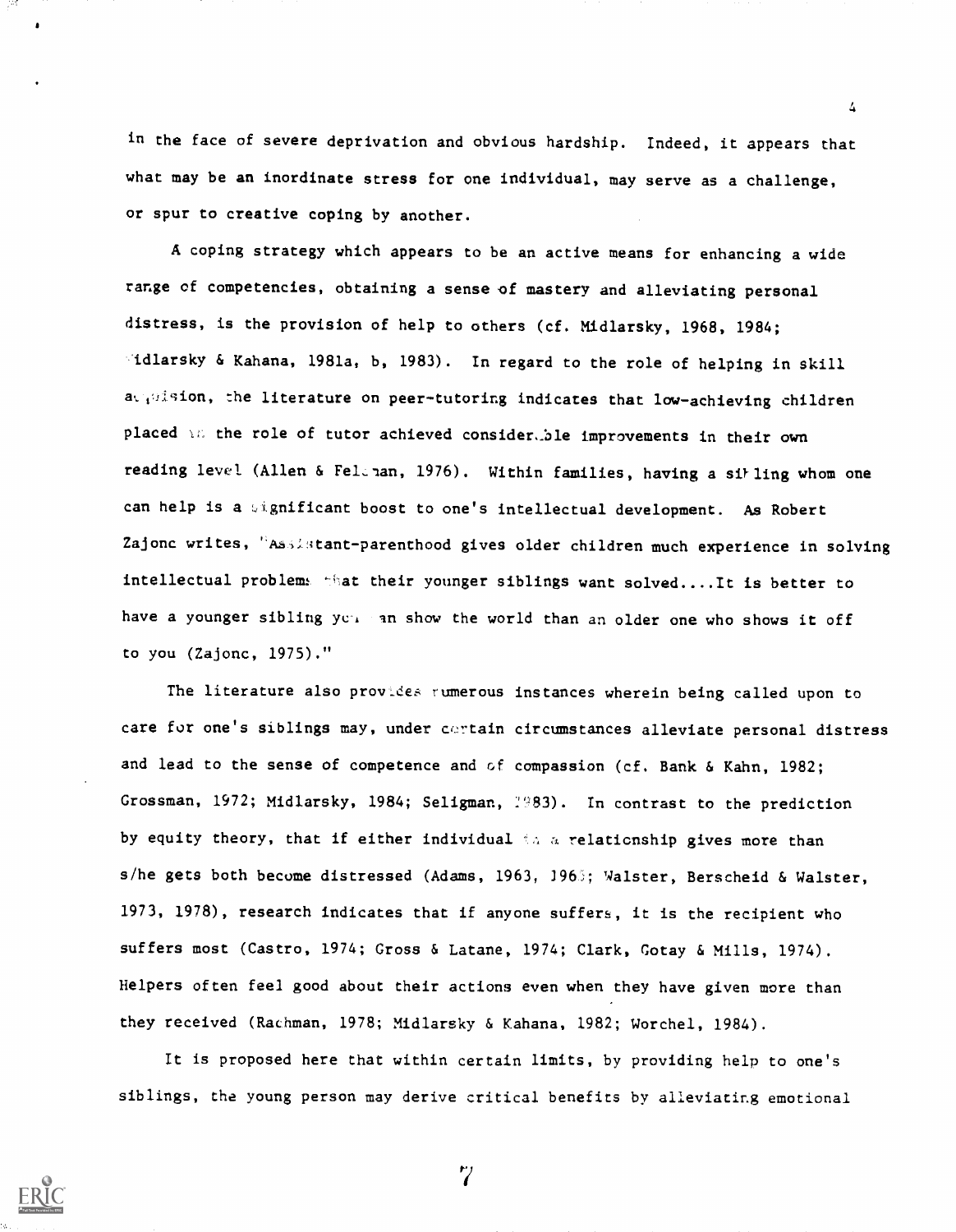distress and curtailing the sense of helplessness, that may result from being a victim of stressful circumstances--such as having a handicapped sibling. In addition to the knowledge that one has made an important and worthwhile contribution, effective helping may reduce the probability of extreme distress in siblings of the handicapped, and augment the sense of connectedness to others, and the sense of well-being.

In this model of successfill coping through helping, we propose that the relatively voluntary adoption of a helper role within the family may be based on three kinds of antecedents: personal antecedents (including sociodemographic factors and motives) and situational variables (e.g. the cost of helping). It is proposed that siblings of the handicapped who engage in intrinsically motivated helping experience lesser degrees of depression and anxiety, and higher levels of self-esteem and psychological well-being, than do siblings of the handicapped who do not engage in helping. Altruistically motivated, moderate levels of helping are expected to serve as an active form of coping associated with lower probabilities of emotional problems for siblings of the handicapped. The model is outlined in Figure 1

#### Model of Successful Coping Through Helping



 $H_{\rm{max}}$ 

 $S$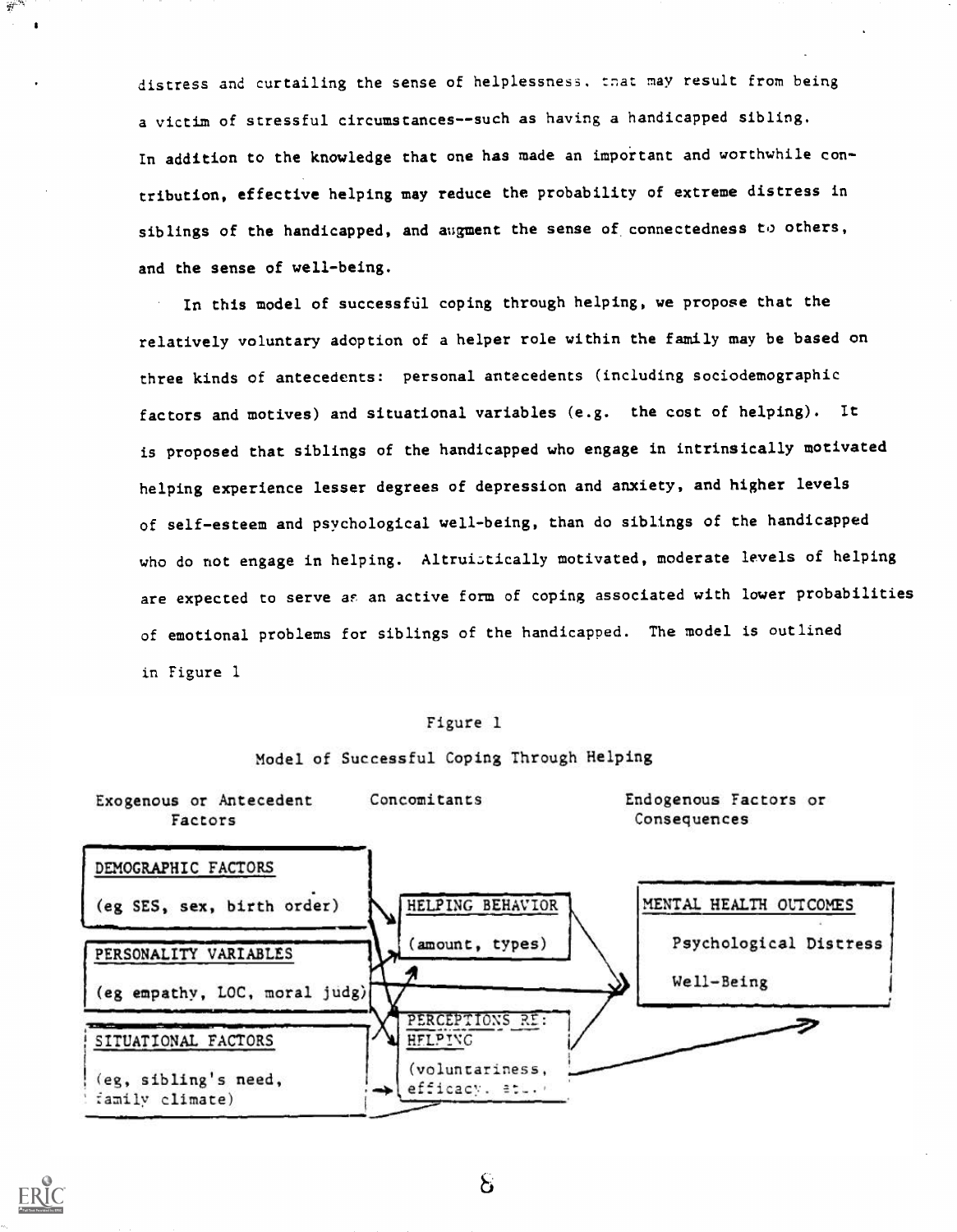As indicated in Figure 1, several demographic, motivational and situational factors are anticipated to impact both on helping and on mental health outcomes. The impact of these variables--e.g., sibling's impairment, parental expectations and family climate--on mental health is mediated by the amount and type of helping and by perceptions about the helping (e.g., its voluntariness, importance, and its efficacy). It is our view that siblings perceiving themselves as voluntarily providing moderate amounts of help, particularly when they consider helping both important and efficacious, are likely to experience lower amounts of psychological distress and greater psychological well-being, than siblings with different experiences within the family. Our expectation of positive adjustment under certain circumstances is at variance with positions which emphasize the high probability of adverse emotional sequelae for siblings (Trevino, 1979; Pormanski, 1969; Weitzman & Messenger, 1981).

### Empirical Perspectives

## The Predisposition to Help

In contrast to an earlier emphasis on anti-social behaviors and aggressive motives, in recent years there has been a substantial increase in systematic attention to altruistic motives, and predispositions to help (Midlarsky, 1968, 1984; Midlarsky & Hannah, <sup>1985</sup> ; Eisenberg, 1983; Rushton, 1980; Staub, 1978). Observers of social and interpersonal phenomena have noted that while instances of cruelty and indifference abound and are frequently the subjects of mass media coverage, acts of kindness, consideration and self-sacrifice are apparent as well. Furthermore, research on the antecedents of helping has determined diverse situations in which there appear to be intrinsic motives to help the other individual.

According to certain instinct theorists, human beings have a "killer" instinct (Hobbes, 1958), or a Cain tendency (Ardrey, 1962). Just as evidence and theory have been marshalled to support a biological basis for human aggression,



 $\mathcal{G}$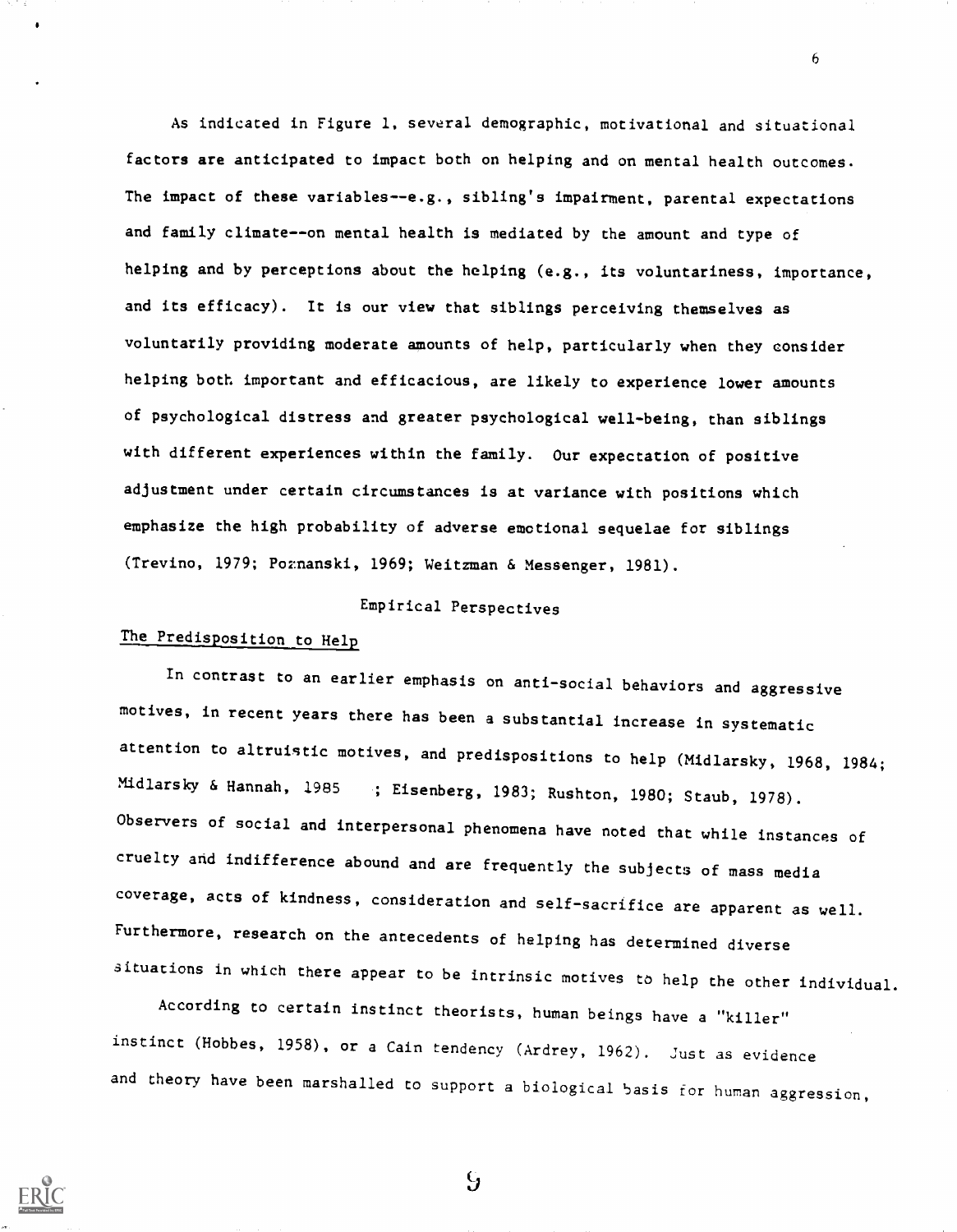the literature of psychobiology is replete with examples of altruism both within the human species and in subhuman species. Darwin (1871) provided numerous examples of altruism in the animal world--the defense of cows and calves by bull bisons, warnings of coming predators by rabbits, sheep and monkeys, caretaking and grooming by chimps--all of which are costly in terms of time spent or danger incurred by the altruistic animal. More recent evidence for animal altruism, including such categories as cooperative defense, food sharing and rescue behavior, has been presented by E. O. Wilson (1975) in his volume, Sociobiology. The predominant emphasis in the literature on altruism within subhuman families has been on help by parents toward offspring (cf. Wright, 1971; Wilson, 1975; Rushton, 1980). However, Jane Goodall (1968, 1971) wrote of cases of chimpanzees who upon being orphaned, were adopted--altruistically--by adult siblings.

7

Evidence from psychological studies suggests that even very young children display predispositions to respond with empathy, care and kindness to distresses and problems of others (Zahn-Waxler, Radke-Yarrow & King, 1983), and that the capacity and motivation for prosocial behavior appear at between one and one-and-a-half years of age (Yarrow, Scott, & Waxler, 1973; Hoffman, 1975; Murphy, 1937). Studies of personality and character have also found that there appear to be generalized dispositions to display cross-situational altruism (cf. Midlarsky & Suda, 1978). Hence, preschool children who are cooperative, are also nurturant toward others (Friedrich & Stein. 1973). Among the fifth to eighth graders studied by Dlugokinski & Firestone (1974), children viewed as kind by their peers were also likely to be generous with their money, and had some notion of the concept of kindness. Furthermore, results obtained by Baumrind (1971) indicated that sympathetic preschoolers were also likely to be thoughtful, nurturant and less insulting to their peers than were those children who exhibited less sympathy.

 $\mathcal{R}^{(R)}$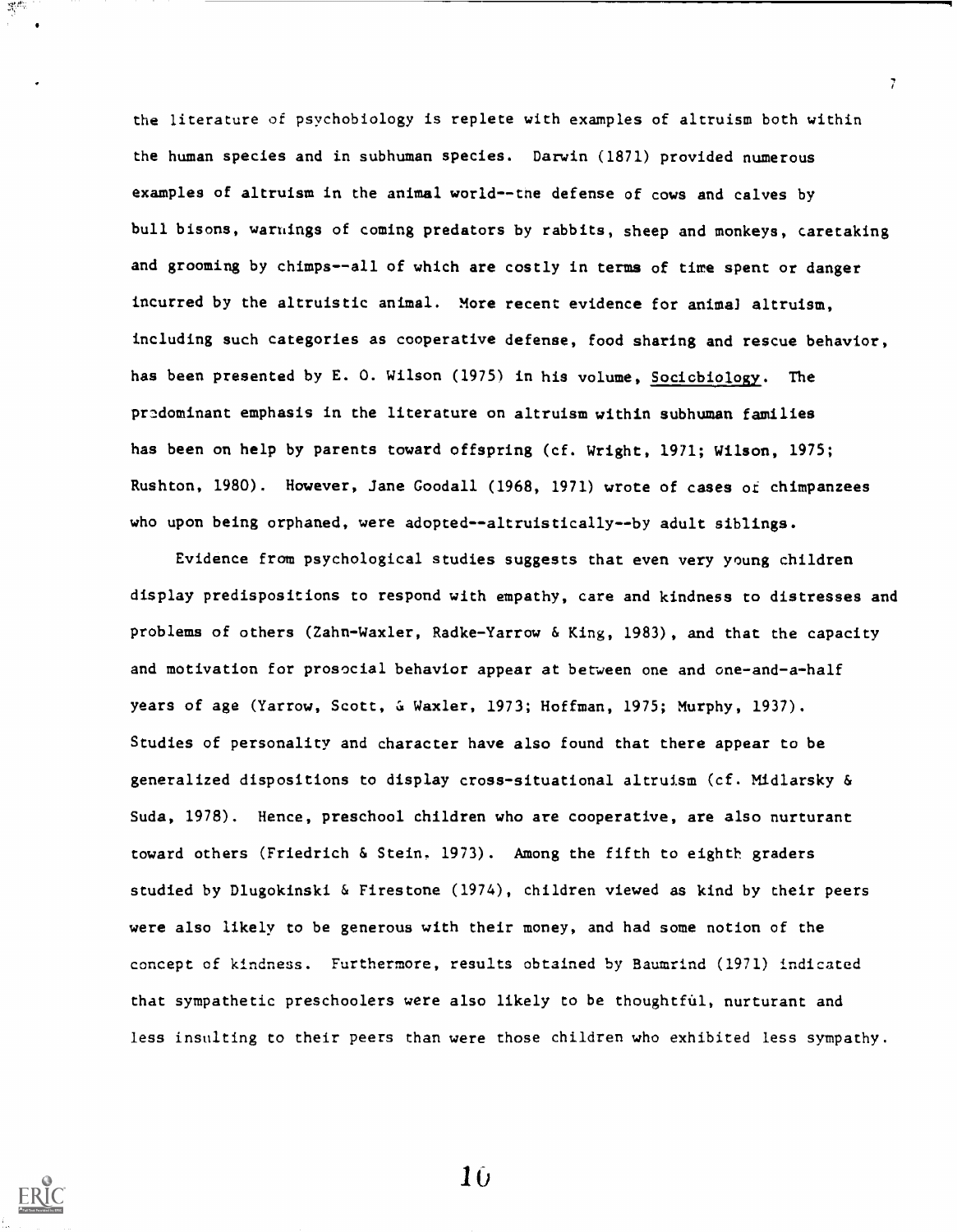The predisposition to help observed among unrelated peers has also been noted among siblings. Bank and Kahn (1982) refer to numerous instances in which siblings are motivated to exhibit unilateral loyalty and caretaking. Writing from a psychoanalytic perspective, Petty (1953) indicated that even in situations in which there may be intense rivalry, wherein siblings compete for status, love and attention, it is possible to observe indications of the motive to rescue one's siblings.

Motives or predispositions to help are particularly notable in extreme situations, particularly those which threaten survival--including natural disasters, concentration camps, and combat situations (e.g. Bettelheim, 1960; Torrance, 1965; Wallace, 1956). While membership in a family with a handicapped child is most certainly not comparable to such situations in magnitude or intensity, the stress associated with disabilities appears to share some elements in common with extreme stressors. Among the common elements are the facts that these stressors are unexpected, brought on by factors beyond one's control, and traumatic. A volume by Des Pres (1976) which is replete with observations and intuitions about extreme situations outlines 14 psychosocial elements, several of which may be relevant here. For example, the extreme situation--like sibship with a handicapped child--is not a discrete event with a clear-cut beginning, middle and predictable end--but rather a state of existence, often without expectation of future alleviation. In such situations, nobody ever survives without help. Helping behavior is both greatly needed, and frequently observed. Investigators of interpersonal behavior in natural disasters (e.g., Wallace, 1956) and among concentration camp inmates (Des Pres, 1976) have noted that indeed, in these contexts, helping and giving appeared to be major forms of behavior. This, in turn, has been viewed as evidence that at least among those exposed to certain adverse situations, "the need to help is as basic as the need for help (Garfield, 1979b, p. 3)."

8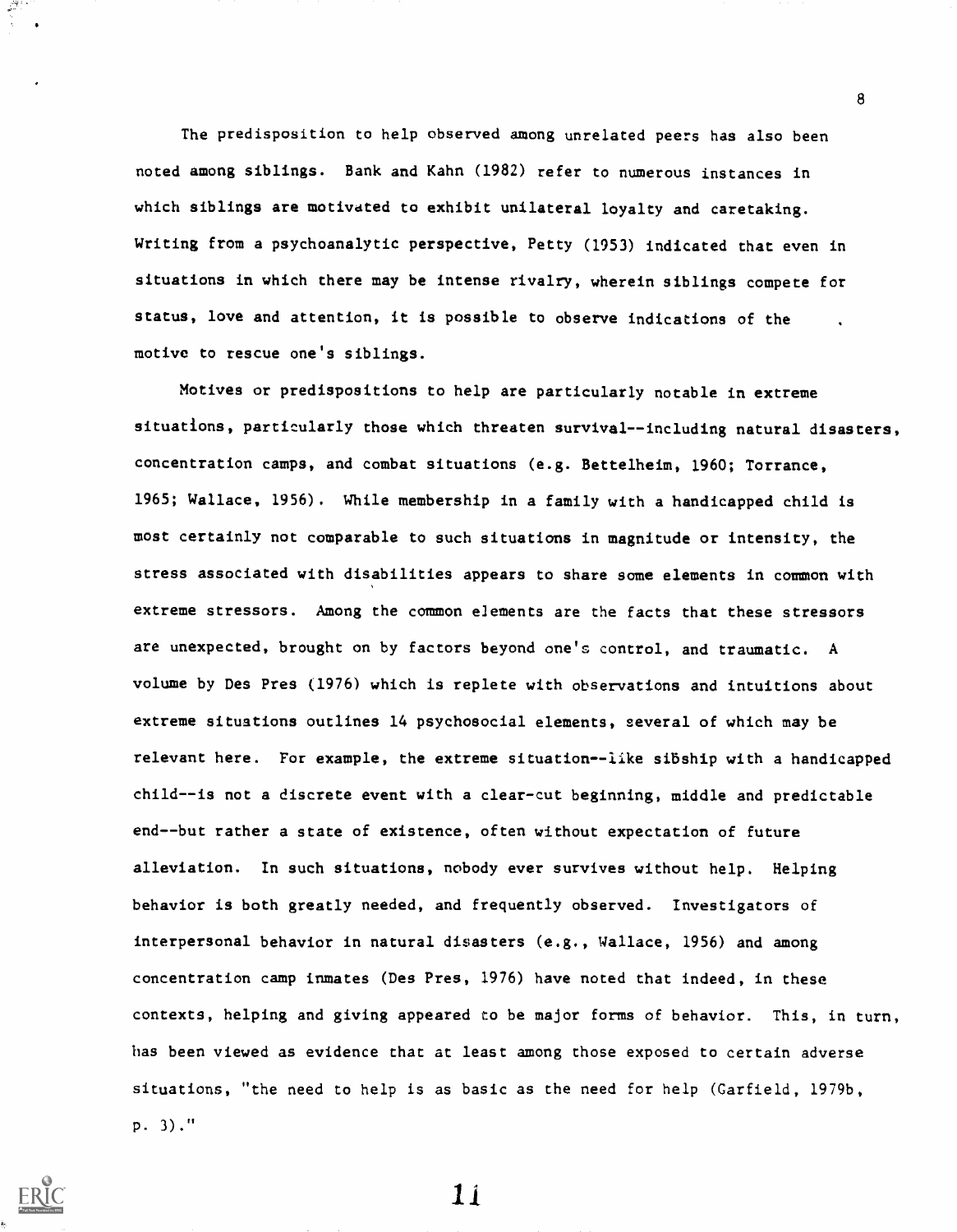We anticipate that critical antecedents of helping will fall into the following categories--sociodemographics (e.g. sex, SES and birth order), motivational factors, and situational factors. However, it may be noted that in addition to the generalization that individuals in traumatic situations may be predisposed to help, the literature in helping indicates that children may be more likely to learn empathy, social responsibility, compassion and other motivational antecedents of altruistic helping precisely as a result of their interactions with others who may need their help (cf. Berndt, 1982; Sullivan, 1953). For those siblings who opt to help the handicapped family member, particularly if they are motivated at least in part by such intrinsic factors as compassion and locus of control, help given may benefit the normal sibling by providing a sense of selfesteem and well-being. At the same time, helping may mitigate anxiety, the sense of social isolation and depression born of a sense of helplessness in the face of unconquered adversity (cf. Seligman, 1975; Peterson & Seligman, 1983; Janoff-Bulman & Frieze, 1983). Hence, helping that is predisposed, at least in part, by exposure to a disabled sibling may mitigate the normal siblings' negative emotional reactions, and enhance their sense of well-being and connectedness to others (Des Pres, 1976).

9

#### Helping Behavior

In the literature on altruism and helping behavior, there has been little emphasis on the systematic investigation of helping within the family. However, in the few investigations which have been conducted on sibling interactions, helping behavior has often been observed to occur, despite theoretical orientations and popularized accounts of sibling interaction which emphasize the "naturalness" and primacy of sibling rivalry (Levy, 1937; White, 1975). For example, Bryant and Crockenberg (1980) observed that helpfulness occurs among elementary school age siblings, with the older more often helping the younger child. Cicirelli (1976) found a high level of empathy expressed among normal siblings, and Dunn and Kendrick (1979) observed interactions reflecting empathy and altruism, even among

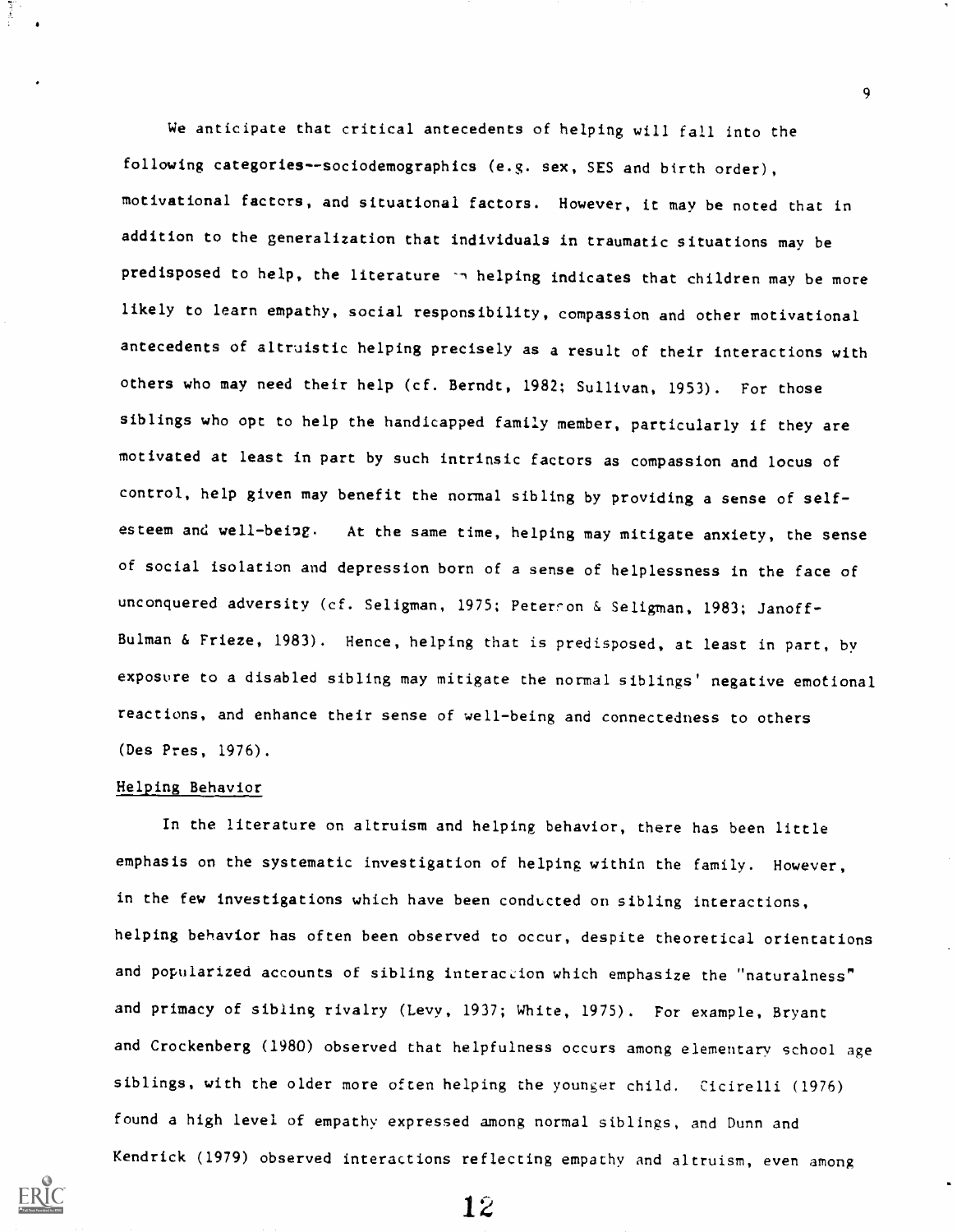siblings of a very young age. Helping acts included help given to a frustrated sibling to overcome the obstacle, and offering material objects to a sibling exhibiting distress. Pepler, Corter and Abramovitch (1982), observing siblings in naturalistic settings, found that while aggressive interchanges did occur, altruistic interchanges predominated.

Generalizing about children's behavior in six cultures, Whiting and Edwards (1973) stated that children most frequently exhibit helping behavior, supportiveness and sociability when interacting with infant siblings. Interactions of children with younger siblings revealed numerous instances of nurturant behavior, including offering or sharing material goods, p. 'vision of attention, help, comfort and physical care (Edwards & Whiting. 1980). The amounts of altruism among siblings tended to vary widely with diverse amounts of time spent and degrees of responsibility attributed by parents for caretaking and nurturance. Hence, Whiting and Whiting (1973) noted that within achievement-oriented, competitive and highly industrialized societies like the United States, children are less likely to be given resposibility for child care within the family, and hence are less likely to exhibit altruism.

In a study on the development of specialized roles within the family, Bossard and Boll (1955) discovered eight types of role adopted by children from families with six or more siblings. These roles included the responsible role (parental substitute), popular and well-liked (charm is emphasized), socially ambitious, studious, self-centered, isolate, irresponsible, unwell, and unliked. Even in families with no handicapped family member, then, a child within the family may accept considerable responsibility in order to alleviate demands upon the parents.

Significantly, the literature on altruism and helping often includes suggestions about ways to model helping behavior, or to attribute responsibility to children in order to teach them what is considered a very important social behavior--



**ERI** 

13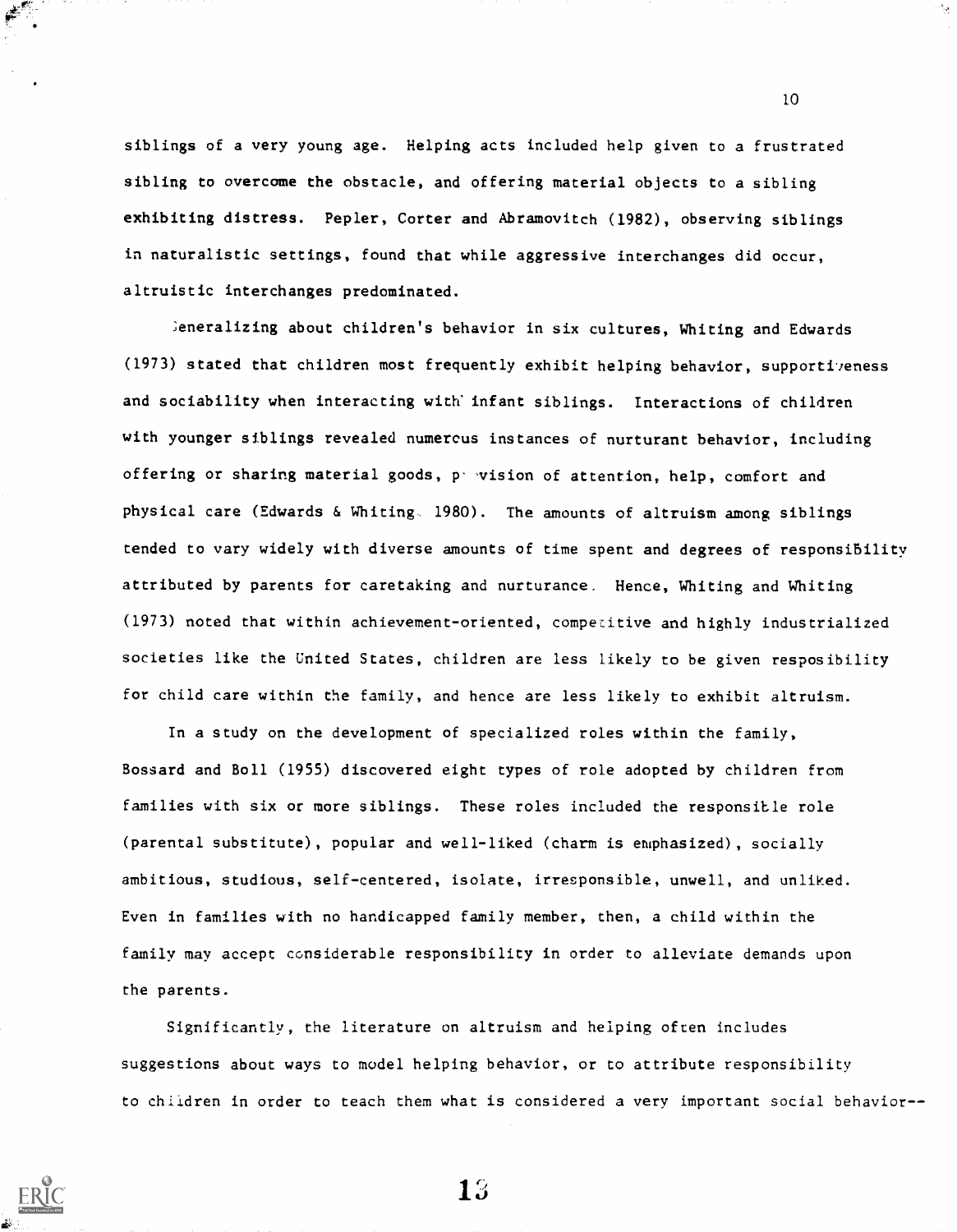prosocial/moral action (Staub. 1978; Rushton, 1980). Yet, the literatures of social and developmental psychology rarely indicate any recognition of naturallyoccurring situations within U. S. society in which helping and caretaking by siblings are a daily occurrence, i.e., families in which there is a handicapped child. Indeed, the recurrent emphasis on helping relationships within such fimilies (cf. Seligman, 1983) may occur because unlike the situation in the U. S. population at large (Whiting & Whiting, 1973), opportunities for helping and attributions of responsibility to well siblings may be a relatively frequent occurrence, with the preponderance of siblings involved in helping and caretaking (Cleveland & Miller, 1977; Hannah & Midlarsky, 19P ; Holt, 1958; McAndrew, 1976; Travis, 1976). For example, within the parental home, McAndrew (1976) reports that 75% of the siblings of children with cerebral palsy or spina bifida, who were themselves over the age of seven, were expected to provide help. Responsibilities included dressing, toileting, feeding, supervising, and occupying the siblings, as well as helping put on the bra. 2S. Similarly all of the teenage participants in the research by Graliker, Fishler and Koch (1962) were asked to assume some responsibility for a sibling with Down's syndrome.

In families with handicapped children, responsibilities and caretaking by siblings occur not only in the present, but are projected into the future, as well. As Feathersone (1980) and Klein (1972) point out, brothers and sisters often believe that when their parents are no longer a"ive, they will have to assume responsibility for their handicapped sibling. As one woman (Zatlow, 1982, p. 31) wrote:

It is inevitable that one day I will lose my parents. I will inherit whatever constitutes their estates, be it money or debts, but their most important legacy will be in the form of my autistic brother. As his future guardian, I will acquire and accept full responsibility for Douglas.

In most of the research conducted on siblings of the handicapped (e.g., McAndrew. 1976; Gralikar, Fishier & Koch, 1962), comparison groups of children with

e and<br>Canada

14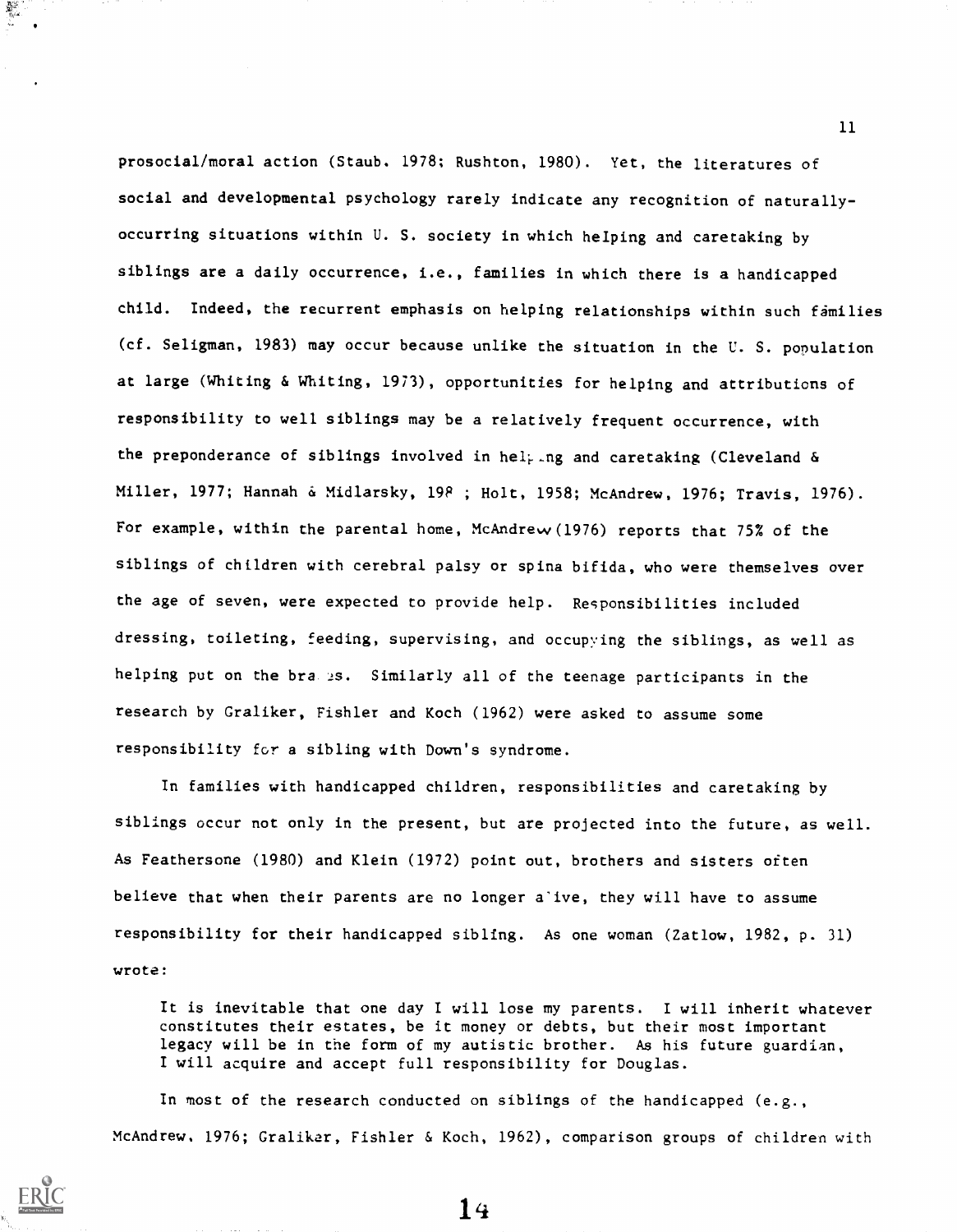normal siblings were not included, so that it is difficult to determine whether or not responsibilities exceeded those typically given to siblings. However, one study indicates that such may be the case. Swirean (1976) compared siblings of hearing impaired or normal four-year-olds on three indices of responsibility-child care responsibilities, general home responsibilities, and extent of social responsibility. Results indicated that siblings of the hearing impaired preschoolers had significantly greater child care and general home responsibilities, and lower social responsibility scores, than siblings of the normal preschoolers.

In sum, very few investigations have contrasted the behavior of siblings within families with a handicapped child with siblings of nonhandicapped persons. However, the few investigations that have been conducted point to a higher degree of helping in siblings of the handicapped, and further indicate that there may well be individual differences in the adoption of a helping role (e.g., Bossard & Boll, 1955; Carver & Carver, 1972).

#### Mental Health Outcomes

Research papers on altruism and helping have often cited positive consequences experienced by the helper. Increases are noted in knowledge and other competencies for peer tutors, and for older siblings who nurture and teach their younger siblings (Allen & Feldman, 1976; Cicirelli, 1976; Zajonc, 1975). Social skills obtained through involvement in helping interactions-within one's own social of familial doman may also lead to enhanced bonding and increased social integration within the family or the wider community (Midlarsky & Kahana, 1981a, b, 1982; Zahn-Waxler, Iannotti & Chapman, 1982). The meeting of adversity through the kind of active coping represented by intrinsically-motivated helping may be a way to avoid passivity, "learned helplessness," and its concomitant, depression. Active coping and striving toward adaptive mastery and competence (Hartman, Kris & Lowenstein, 1949; Erikson, 1950), have also been found to result in diverse



15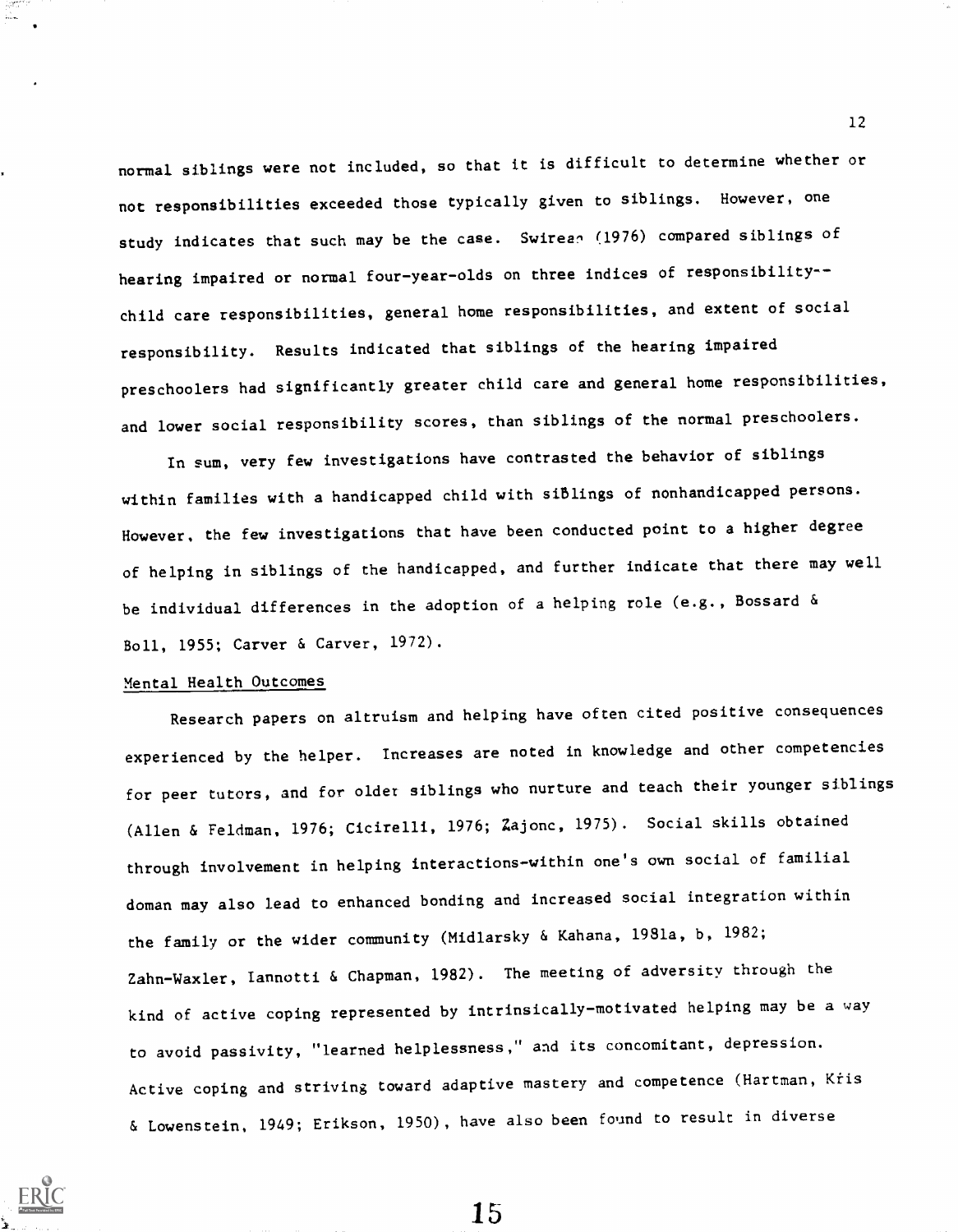positive outcomes for the helper (e.g., Gal & Lazarus, 1975).

Altruistic behavior is, by definition, a form of behavior intended to help others and not expected to bring extrinsic rewards (Midlarsky, 1968, 1973; Midlarsky & Suda, 1978). On the other hand, intrinsic rewards may tesult. Helping others may lead--however unintentionally--to the development and maintenance of satisfying emotional and social bonds. There is also some evidence that helping may be related to a sense of well-being, and even to physical survival (Eibl-Eibesfeldt, 1972; Havighurst, 1961; Midlarsky, 1984). Furthermore, studies of the survivors of natural and man-made disasters indicate that the individual responsible for others appears to maintain a higher level of physical and psychological integrity than one who is protected and helped (e.g., Rachman, 1978; Nadler & Rav-Venaki, 1979). For example, Rachman noted that individuals who are most active in a socially responsible way during stressful times appear to experience less fear and anxiety than those who are less active on behalf of others.

In regard to siblings of the handicapped, Grossman found that normal children who took a parental stance toward a retarded brother or sister discovered that they had indeed found an acceptable and comfortable way to relate. Indeed, helping and teaching the handicapped sibling was reported to give them some sense of mastery, and to reduce their anxiety. Those individuals taking less responsibility --usually male s: --also seemed to suffer more discomfort, including anxiety and extreme embarrassment. Bank and Kahn (1982) noted that in at least some cases, siblings of impaired individuals coped by helping, and concomitantly assuming an identity as a competent and masterful individual. They further pointed out that the helping role may extend into adult life; it appears, in their view, that many mental health professionals have impaired siblings.

In contrast to the optimism expressed in studies of helping in regard to outcomes for the helper in a handful of studies (e.g. Barsch, 1968; Graliker,

16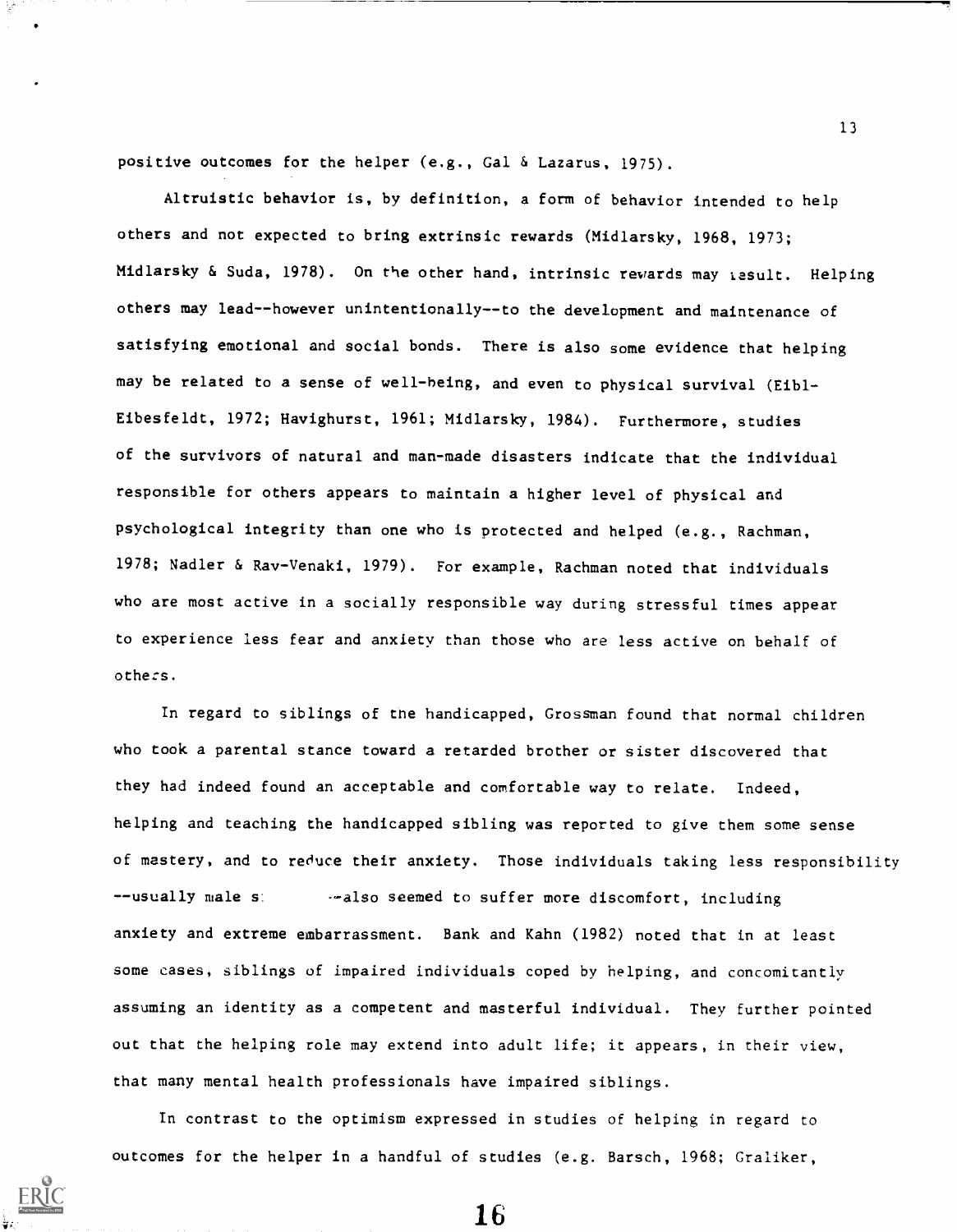Fishier & Koch, 1962; Grossman, 1972), the literature on siblings of the handicapped has often been pessimistic, and focused on adverse emotional sequelae for these individuals. 7urthermore, the attribution has often been made that involvement in caretaking and other helping activities on behalf of the impaired sibling may be an important source of later emotional difficulties. Notable in these treatments is the recurrent theme of responsibility, often onerous, not chosen by the individual but thrust upon him or her--especially in families in the lower socioeconomic classes. Siblings experiencing "imposed caretaking" apparently have most frequently been females (cf. Seligman, 1983), a fact of which feminists have increasingly been taking note. In Miller's words,

In our culture, "serving others" is for losers, it is low-level stuff. Yet, serving others is a basic principle around which women's lives are organized, it is far from such for men (Miller, 1976, p. 60).

Serving as a challenge to Miller's statement is the observation, particularly in times of family stress, that the role of voluntary giver of help strengthens the family member's view of self, reducing anxiety about the outcomes for a loved one, and mitigating depression born of helplessness. Indeed, such actions seem to convey to all involved that the helper is an effective participant in the family group, even under conditions of adversity (cf. Caplan, 1982).

The frequent emphasis on adverse emotional sequelae for siblings of the handicapped (e.g. Poznanski, 1969; San Martino & Newman, 1974; Trevino, 1979) and the concomitant assumption that reports of courageous and optimistic responses to handicap bespeak denial of reality, is customary in the medical model (Wolinsky, 1980; Brickman et al, 1982). In the medical model, the ' !ividual is seen neither as responsible for the problem, nor for the solution--which is the charge of expert helpers, including therapists. Congruent with this model, siblings of the handicapped are seen as recipients of a problem not of their making. A solution to the problem of having a sibling who is essentially unsatisfying,



 $17$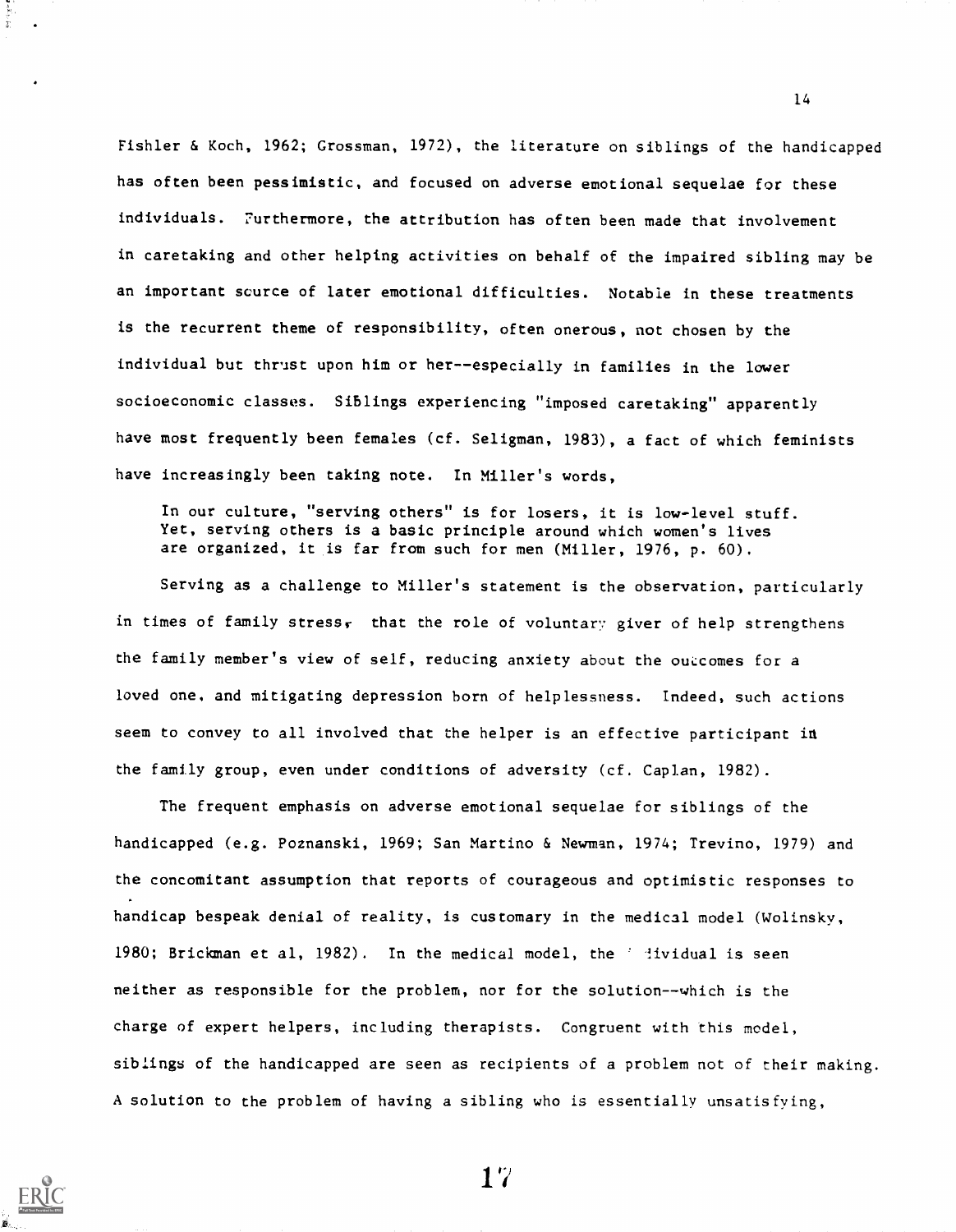a difficult family life, and for being "saddled" with responsibility would lie in therapy designed to help discharge resulting aggressive feelings and the sense of deprivation. Conversely, in the model proposed here, siblings of the handicapped are seen as having the potential for being active agents, whose attempts at mastery through helping may be an important source of their well being.

#### Conclusion

In sum, this paper presents evidence in support of the position that voluntary helping may be used as a means for productive and successful coping with the stress of living with a handicapped sibling. In contrast to the view that adverse emotional sequelae are necessary consequences, which may be averted only by protection from caretaking responsibilities, we propose that such helping behavior may, under certain conditions, be associated with positive outcomes. Methodologically sound investigations of the conditions under which helping may have positive consequences, are expected to contribute to our theoretical understanding of the role of helping as a form of active mastery. The practical consequences of such research include the development of clinical intervention strategies designed to prevent or ameliorate disruption and distress ampng families of handicapped children.



 $18$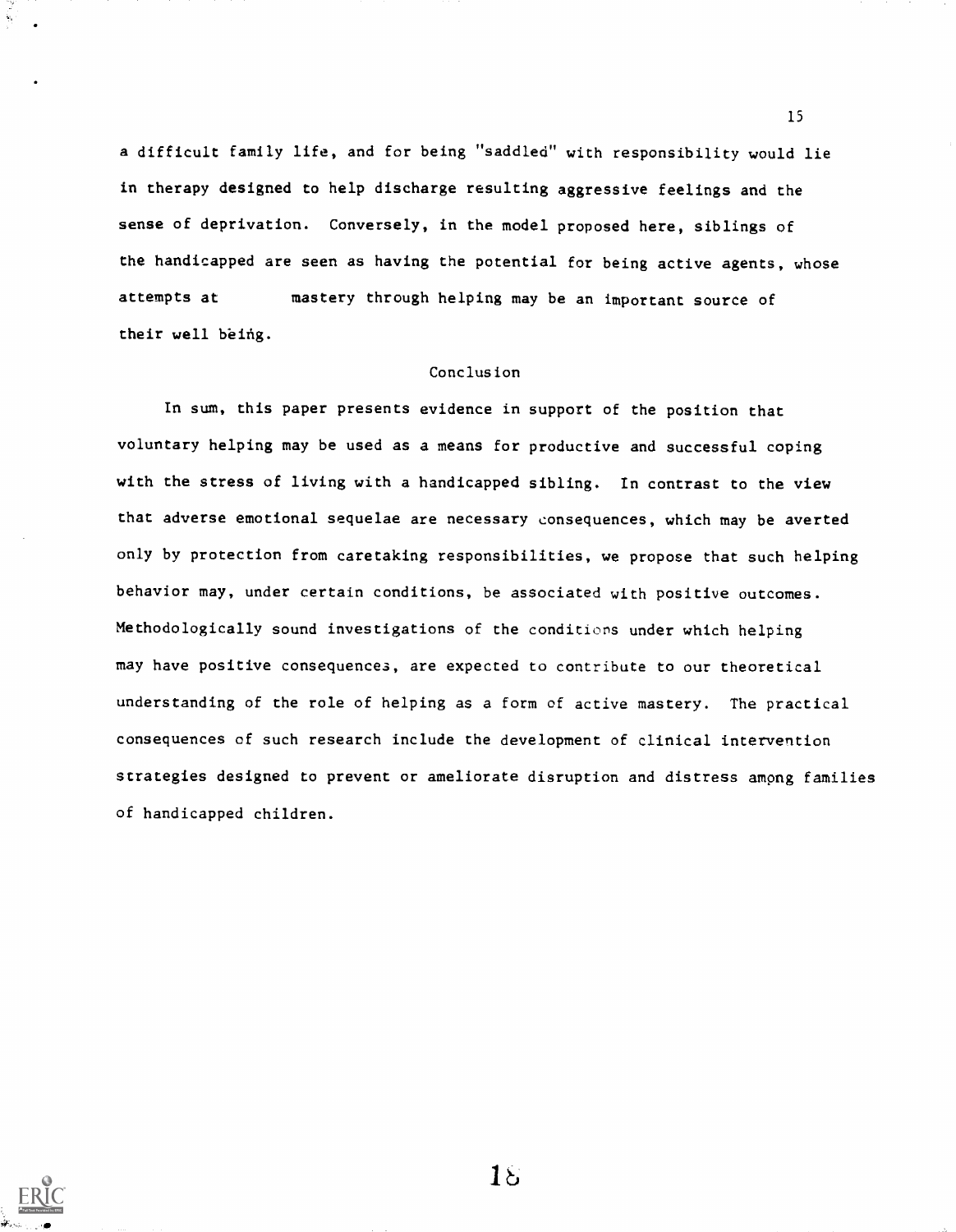#### References

- Adams, J. S. (1963). Toward an understanding of inequity. Journal of Abnormal and Social Psychology, 67, 422-436.
- Adams, J. S. (1965). Inequity in social exchange. In L. Berkowitz (Ed.), Advances in experimental social psychology. New York: Academic Press.
- Allen, V. L., & Feldman, R. S. (1976). Studies on the role of tutor. In V. L. Allen (Ed.), Children as teachers. New York: Academic Press.
- Anthony, E.J., & .oupernik, C. (Eds.). (1974). The child in his family, Vol. III. New York: John Wiley.
- Ardrey, R. (1962). African genesis. New York: Atheneum.
- Bandura, A. (1978). The self system in reciprocal determinism. American Psychologist, 33, 344-358.
- Bank, W., & Kahn, M. (1962). The sibling bond. New York: Basic Books.
- Barsch, R. (1968). The parent of the handicapped child. Springfield, Ill: C. Thomas.
- Baumrind, D. (1971). Current patterns of parental authority. Developmental Psychology Monographs, 1, 1-103.
- Beck, S., & Rosenblith, J. (1972). Constitutional factors in behavior. In J. Rosenblizh, W. Allinsmith & J. Williams (Eds.), The causes of behavior. Boston: Allyn & Bacon.
- Bell, R. Q. (1979). Parent, child, and reciprocal influences. American Psychologist, 34, 821-826.

Berndt, T. (1982). Fairness and friendship. In K. H. Rubin & H. S. Ross (Eds.),

Peer relationships and social skills in childhood. New York: Springer-Verlag. Bettelheim, B. (1960). The informed heart. New York: Free Press.

Bossard, J., & Boll, E. (1955). Personality roles in the large family. Child Development, 26, 71-78.

Brickman, P., Rabinowitz, V., Karuza, J., Coates, D., Cohn, E., & Kidder, L. (1982). Models of helping and coping. American Psychologist, 87, 368-384.

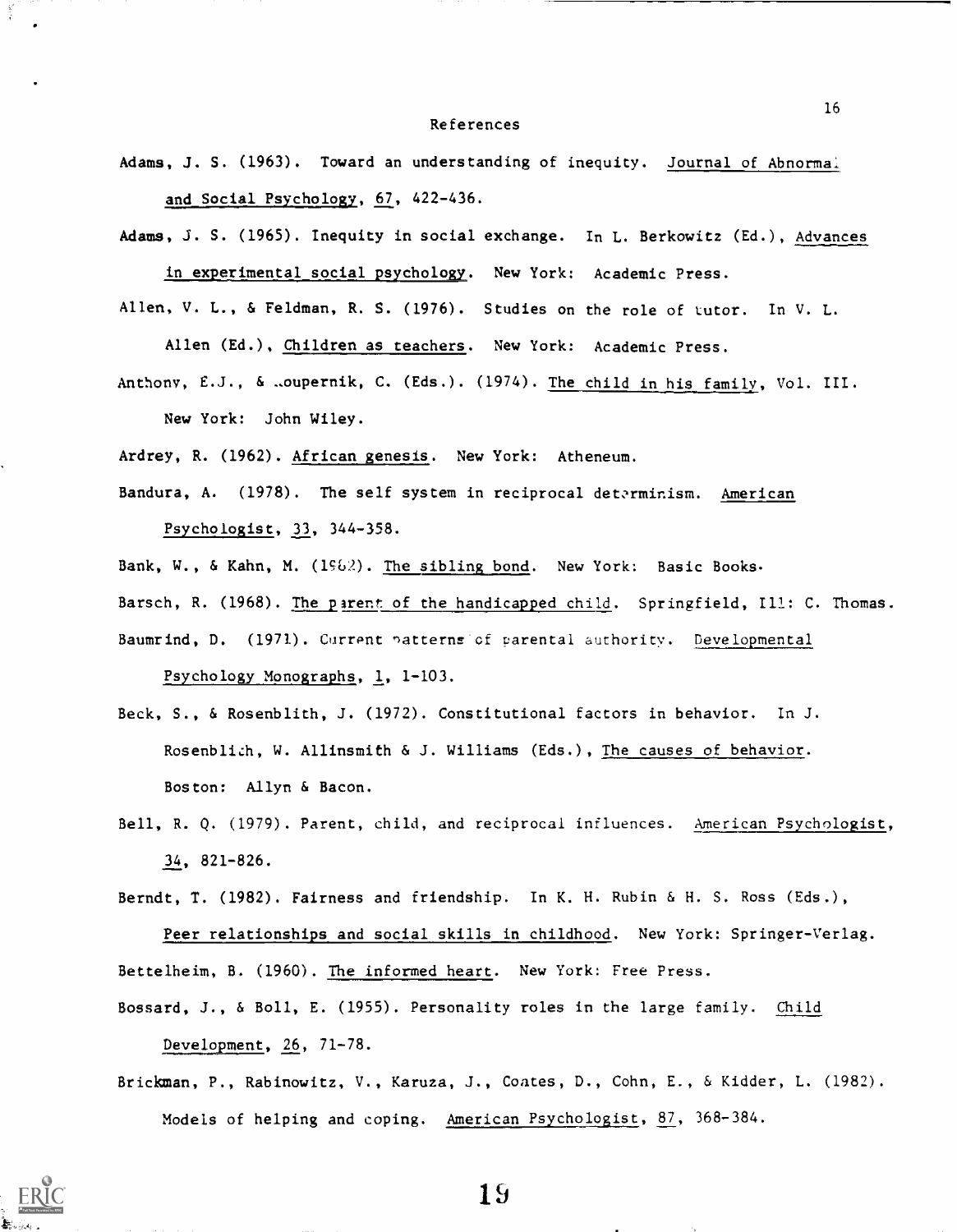- Bryant, B., & Crockenberg, S. (1980). Correlates and dimensions of prosocial behavior. A study of female siblings with their mothers. Child Development,  $51, 529-544.$
- Caplan, G. (1982). The family as a support system. In H. McCubbin, A. Cauble & J. Patterson (Eds.), Family stress, coping and social support. Springfield, Ill: Charles C. Thomas.
- Carver, J., & Carver, N. (1972). The family of the retarded child. Syracuse: Syracuse University Press.
- Castro, M. (1974). Reactions to receiving aid as a function of cost to donor and opportunity to aid. Journal of Applied Social Psychology, 4, 194-209. Cicirelli, V. G. (1976). Siblings teaching siblings. In V. Allen (Ed.),

Children as teachers. New York: Academic Press.

 $\Lambda$ 

Clark, M., Gotay, C., & Mills, J. (1974). Acceptance of help as a function of the potential helper and opportunity to repay. Journal of Applied Social Psychology, 4, 224-229.

Cleveland, D., & Miller, N. (1977). Attitudes and life commitments of older siblings of mentally retarded adults: An exploratory study. Mental Retardation, 15, 38-41.

Darwin, C. (1871). The descent of man. London: Murray.

Des Pres, T. (1976). The survivor. New York: Oxford Press

- Dlugokinski, B., & Firestone, I. (1974). Other centeredness and susceptibility to charitable appeals: Effects of perceived discipline. Developmental Psychology, 10, 21-28.
- Dooley, D., & Catalano, R. (1980). Economic change as a cause of behavior disorder. Psychological Bulletin, 87, 450-468.
- Dunn, J., & Kendrick, C. (1979). Interaction between young siblings in the context of family relationships. In M. Lewis & L. Rosenblum (Ed.), The social network of the developing infant. New York: Plenum Press.



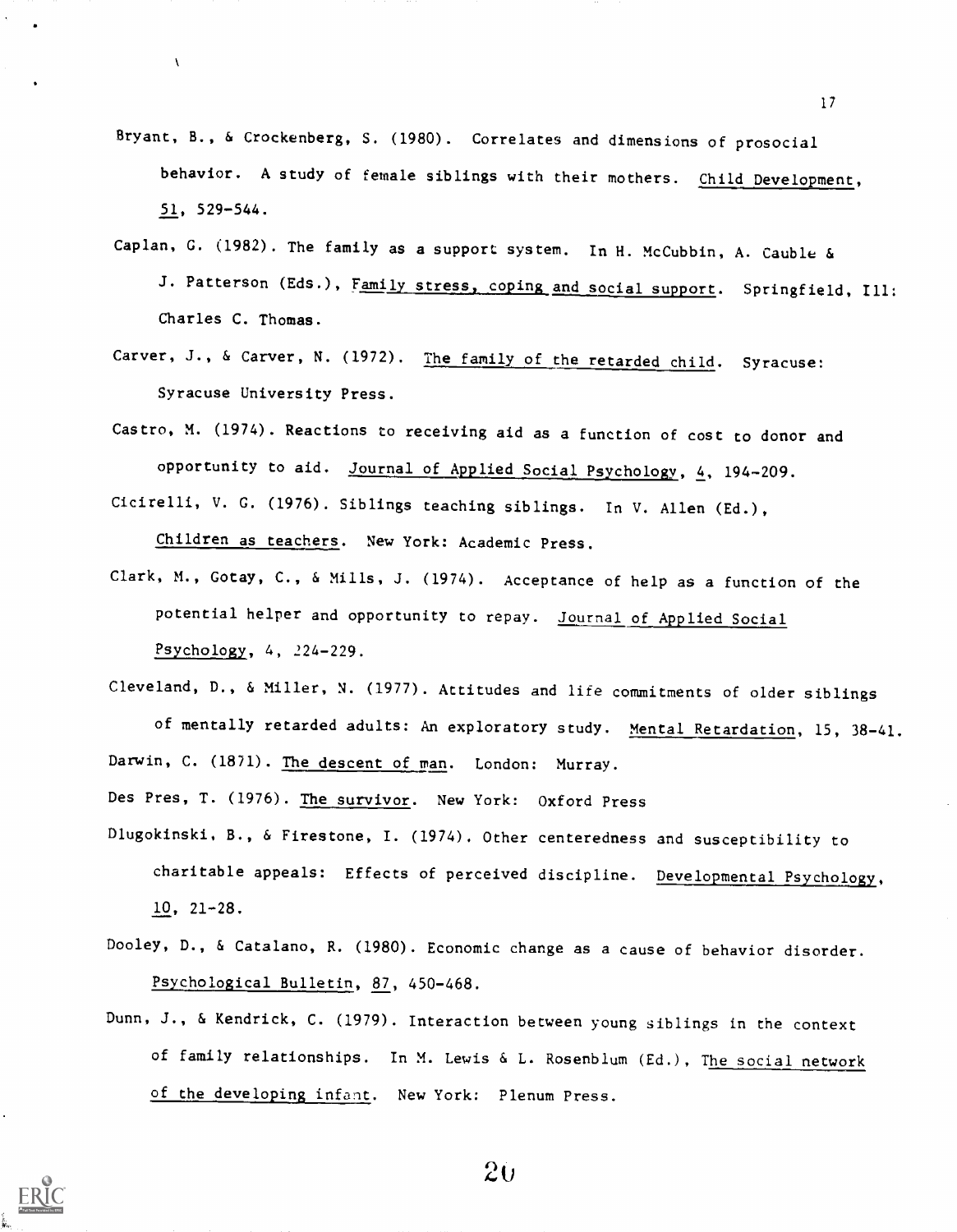Edwards. C., & Whiting, B. (1980). Differential socialization of girls and boys in light of cross-cultural research. In C. Super & S. Harkness (Eds.), Anthropological perspectives on child development: New directions for child development, No. 8.

Eibl-Eibesfeldt, I. (1972). Love and hate. New York: Holt, Rinehart & Winston. Eisenberg, N. (Ed.). The development of prosocial behavior. New York:

Academic Press, 1982.

Erikson, E. (1950). Childhood and society.. New York: Norton.

- Eron, L., & Peterson, R. (1982). Abnormal behavior: Social approaches. In M. R. Rosensweig & L. W. Porter (Eds.), Annual Review of Psychology, 33, 231-265.
- Featherstone, H. (1980). A difference in the family: Life with a disabled child. New York: Basic Books.
- Finkelhor, D. (1979). Sexually victimized children. New York: Free Press.
- Fisher, . D., Nadler, A., Hart, E., & Whitcher, S. Helping the needy helps the self. Bulletin of the Psychonomic Society, 1981.
- Fiske D., & Maddi, S. (1961). Functions of varied experience. Homewood, Ill.: Dorsey Press.
- Friedrich, L., & Stein, A. (1973). Aggressive and prosocial television programs and the natural behavior of preschool children. Monographs of the Society for Research in Child Development, 38 (No. 4), 1-64.
- Gabel, H., McDowell, J., & Cerreto, M. Family adaptation to the handicapped infant. In Educating handicapped infants. Rockville, Md.: Aspen, 1983.
- Gal, R., & Lazarus, R. (1975). The role of activity in anticipating and confronting stressful situations. Journal of Human Stress, Dec., 4-20.
- Garfield, C. (1979). On life in extremity. In C. Garfield (Ed.), Stress and survival. St. Louis: C. V. Mosby.



 $21$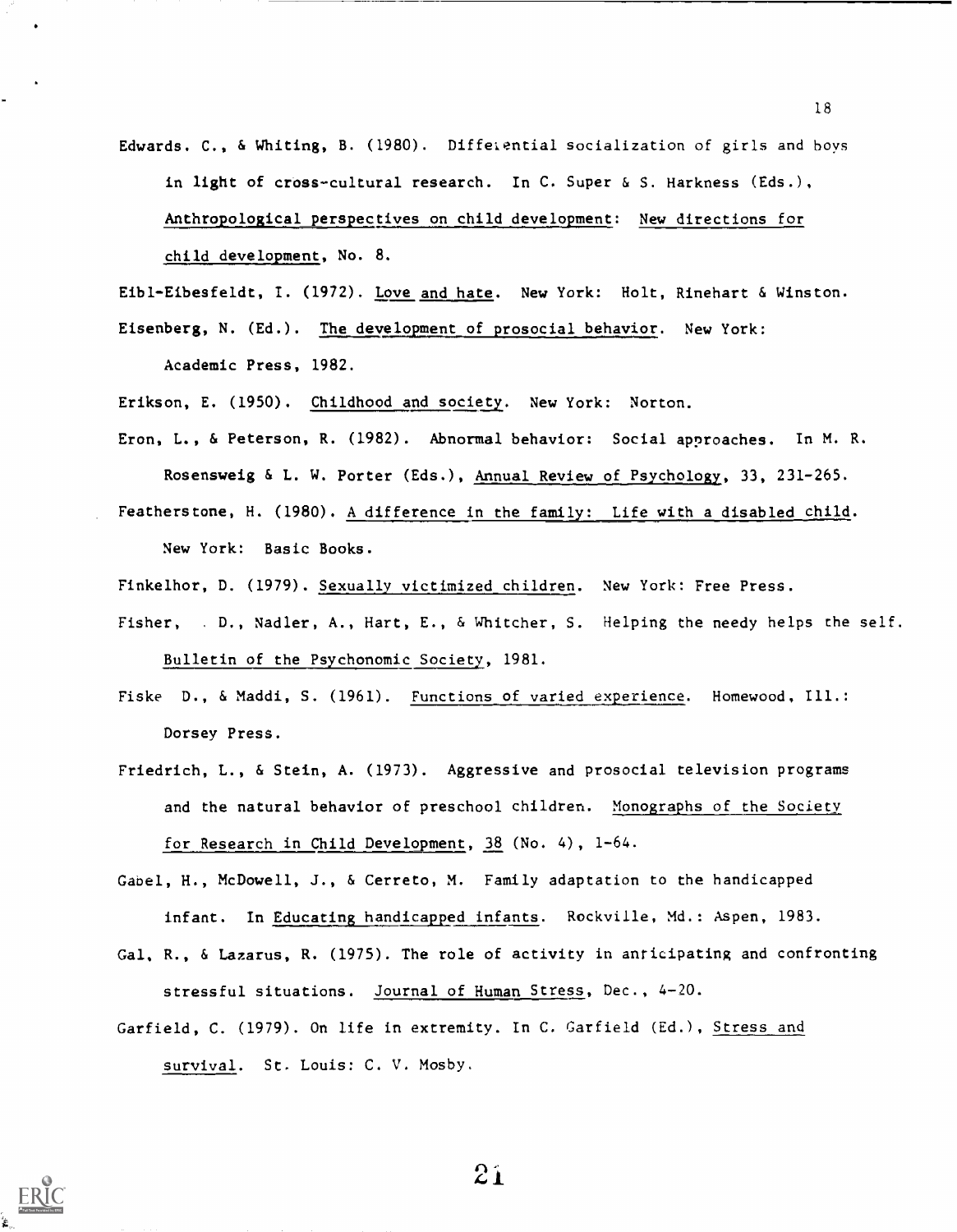Garmezy, N. (1976). Intervention with children at risk for behavior pathology. Clinical Psychologist, 28, 12-14.

Garmezy, N., & Rutter,  $n$ . (in press). Stress and coping in children. In E. M. Hetherington (Ed.), Carmichael's manual of child psychology (4th ed.). New York: John Wiley.

Goldberger, L, & Breznitz, S. (Eds.) (1982). Handbook of stress. New York: Free Press.

Goodall, J. (1968). The behavior of free living chimpanzees in the Gambe Stream

Reserve. Animal Behavior Monographs, 1, 61-311.

Goodall, J. (1971). In the shadow of man. Boston: Houghton-Mifflin.

Graliker, B., Fishier K., & Koch, R. (1962). Teenage reaction to a mentally

retarded sibling. American Journal of Mental Deficiency, 66, 838-843.

Gross, E., & Latane, J. (1074). Receiving help, reciprocation and interpersonal attraction. Journal of Applied Social Psychology, 4, 210-221.

Grossman, F. (1972). Brothers and sisters of retarded children. Syracuse: Syracuse University Press.

Gruber, A. (1978). Children in foster care. New York: Human Science Press. Hannah, M. E., & Midlarsky, E. (1985). Siblings of the handicapped. School Psychology Review, 14 (4), 510-520.

Hannah, M., & Midlarsky, E. (1987). Different.a. impacts of labels and behavioral descriptions on attitudes toward the disablec. Rehabilitation Psychology, 32 (3). Hannah, M., & Pliner, S. (1983). Teacher attitudes toward the handicapped. School

Psycholoqy Review, 12, 12-25.

Hartman, H., Kris, E., & Lowenstein, R. (1949). Notes on the theory of aggression. Psychoanalytic Study of the Child, 4, 9-36.

Havighurst, R.(1961). The nature and value of meaningful free-time antivity. In

R. Kleemeier (Ed.), Aging and leisure. New York: Oxford University Press. Hobbes, T. (1958). Leviathan. New York: Bobbs-Merrill.

Hoffman, M. (1975). Developmental synthesis of affect and cognition and its

22

implication for altruistic motivation. Developmental Psychology, 11, 41-49.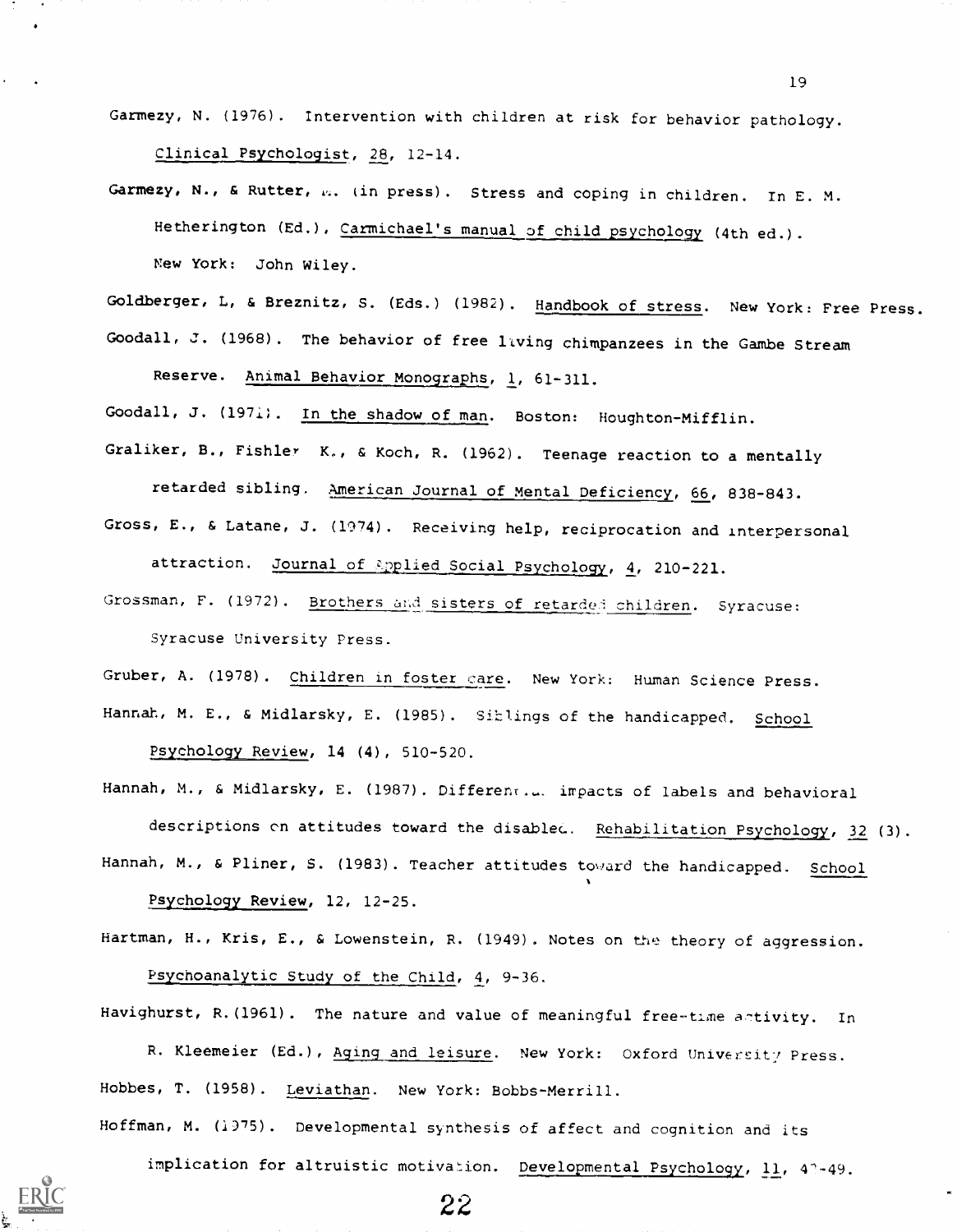- Holt, K. S. (1958). The home care of severely retarded children. Pediatrics, 22, 746-755.
- Hunt, J. McV. (1963). Motivation inherent in information processing and action. In 0. J. Harvey (Ed.), Motivation and social interaction. New York: Ronald Press. Jackson, D. (1970). The study of the family. In N. Ackerman (Ed.), Family process. New York: Basic Books.
- Janoff-Bulman, R., & Frieze, I. (1983). A theoretical perspective for understanding reactions to victimization. Journal of Social Issues, 39, 1-17.

Klein, S. (1972). Brother to sister: Sister to brother. Exceptional Parent, 2, 10-15.

- Levy, D. (1937). Sibling rivalry. American Orthopsychiatric Association Research Monograph No. 2.
- Masters, J., Cerreto, M., & Mendlowitz, D. (1983). The role of the family in coping with childhood chronic illness. In T. Burish & L. Bradley (Eds.), Coping with
- chronic illness. New York: Academic Press.
- McAndrew, I. (1976). Children with a handicap and their families. Child: Care, Health and Development, 2, 213-237.

McKeever, P. Siblings of chronically ill children: A literature review with implications for research and practice. American Journal of Orthopsychiatry, 53, 209-218. Midlarsky, E. (1968). Aiding responses. Merrill-Palmer Quarterly, 14, 229-260. Midlarsky, E. (1973). Altruism in children. In A. Snadowsky (Ed.), Child and

adolescent development. New York: Free Press.

D. Bar-Tal, J. Karylowski, & J. Reykowski (Eds.), Development and maintenance of prosocial behavior. New York: Plenum. Midlarsky, E. (1984). Competence and helping: Notes toward a model. In E. Staub, Midlarsky, E., & Hannah, M. E. (. 1985 ). Competence, reticence and helping.

Developmental Psychology, 21(3), 524-541.

Midlarsky, E., & Kahana, E. (1981). Altruism and helping among the elderly. Paper presented at the 88th annual convention, APA, Los Angeles. (a)

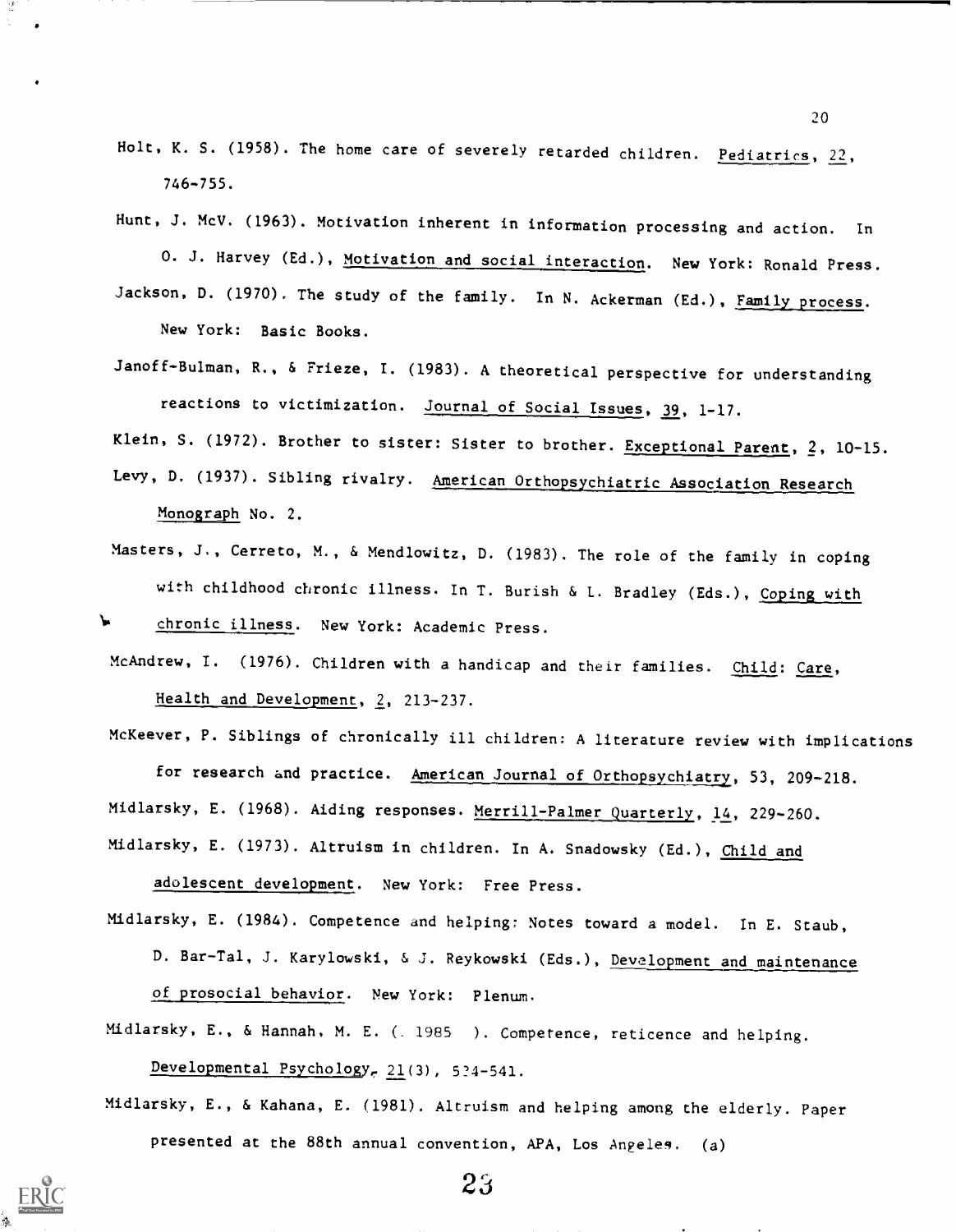- Midlarsky, E., & Kahana, E. (1981). Altruism in the aged. Paper presented at the 34th Annual Scientific Meeting of the Gerontological Society of America, Toronto. (b)
- Midlarsky, E., & Kahana, E. (1981). Some determinants and consequences of helping by the elderly. Paper presented at the 89th annual convention, APA, Washington, D. C.
- Midlarsky, E., & Kahana, E. (1983). Helping by the elderly: Conceptual and empirical considerations. In M. Kleiman (Ed.), Interdisciplinary topics in gerontology, Vol. 17. Basel, Switzerland: S. Karger.
- Midlarsky, E., & Suda, W. (1978). Some antecedents of altruism in children: Theoretical and empirical perspectives. Psychological Reports, 43, 187-208.

Miller, J. B. (1976). Toward a new psychology of women. Boston: Beacon.

Minuchin, S., Rosman, B., & Baker, L. (1978). Psychosomatic families. Cambridge, Mass.: Harvard University Press.

Murphy, L. (1962). The widening world of childhood. New York: Basic Books.

Murphy, L. (1937). Social behavior and child personality. NY: Columbia Univ. Press.

Nadler, A., & Rav-Venaki, S. (1979). Does the survivor's syndrome survive?

Presented at the International Conf. on Behavior Devel., Lund, Sweden.

Parke, R. (1978). Parent-infant interaction. In G. Sackett (Ed.), Observing Behavior. Vol. 1. Baltimore, Md.: University Park Press.

Pepler, D., Corter, C., & Abramovitch, R. (1982). Social relations among children. In K. Rubin & H. Ross (Eds.), Peer relationships and social skills in childhood. New York: Springer-Verlag.

- Peterson, C., & Seligman, M. (1983). Learned helplessness and victimization. Journal of Social Issues, 39, 103-116.
- Poznanski, E. (1969). Psychiatric difficulties in siblings of handicapped children. Pediatrics, 8, 232-234.



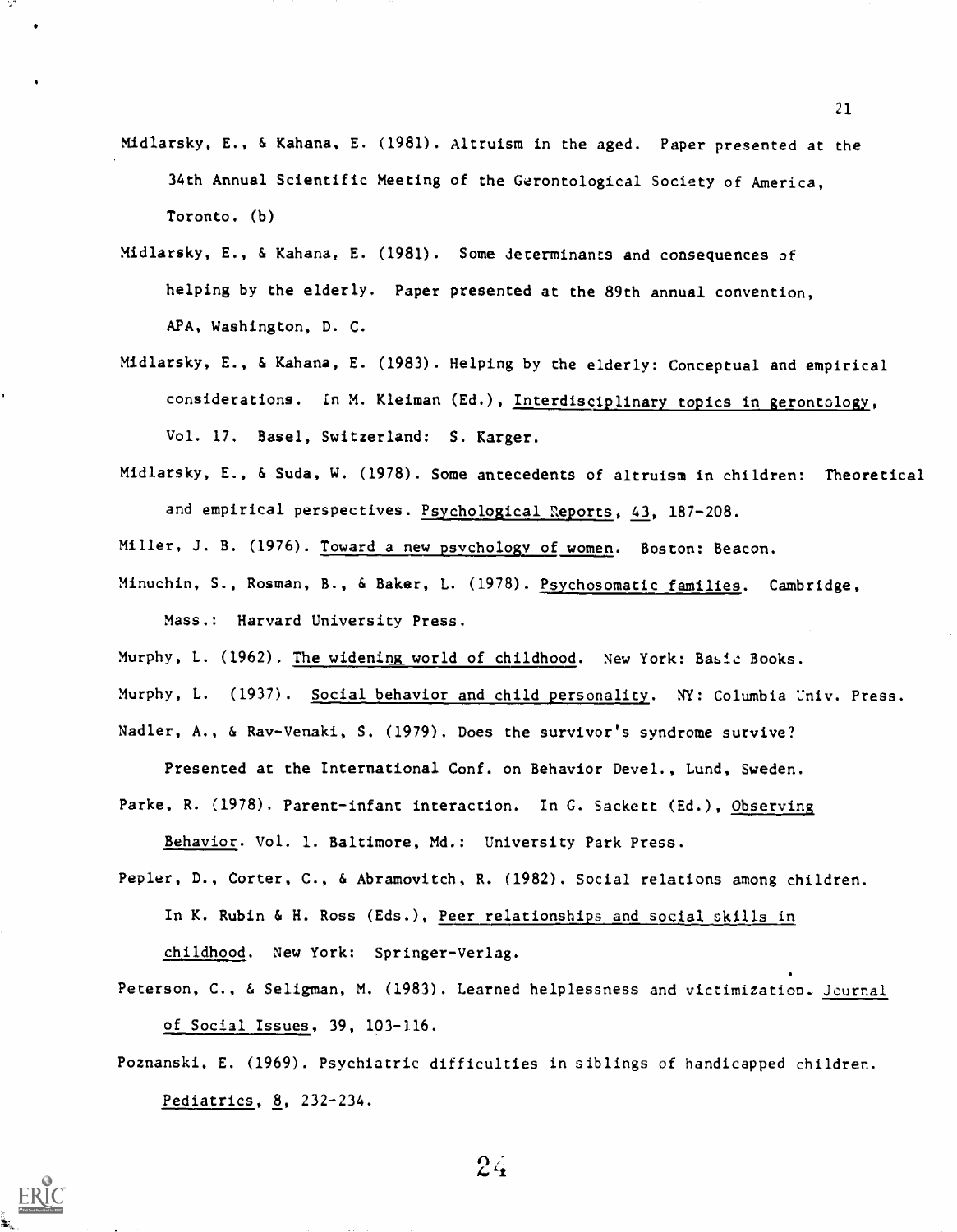Rachman, S. J. Fear and courage. San Francisco: Freeman, 1978.

Rakos, R., & Schroeder, H. (1976). Fear reduction in help-givers as a function of helping. Journal of Counseling Psychology, 23, 328-435.

Rushton, J. P. (1980). Altruism, socialization and society. Englewood Cliffs, New Jersey: Prentice-Hall.

San Martino, M., & Newman, M. B. (1974). Siblings of retarded children: A population at risk. Child Psychiatry and Human Development, 4, 168-177.

Seligman, M. (1983). Siblings of handicapped persons. In M. Seligman (Ed.),

The family with a handicapped child. New York: Grune & Stratton. Seligman, M. E. (1975). Helplessness. San Francisco: W. H. Freeman. Simeonsson, R., & McHale, S. (1981). Review: Research on handicapped children:

Sibling relationships. Child: Care, Health and Development, 7, 153-171. Staub, E. (1978). Positive social behavior and morality. New York: ..cademic Press. Swirean, P. M. (1976). Effects of the presence of a hearing impaired preschool child in the family on behavior patterns of older normal siblings. American Annals of the Deaf, 121, 373-380.

Sullivan, H. S. (1953). The interpersonal theory of psychiatry. New York: Norton.

Tizard, B., & Hodges, J. (1978). The effect of early institutional rearing on the development of 8-year old children. Journal of Child Psychology and Psychiatry, 19, 99-118.

Torrance, E. (1965). Constructive behavior. Belmont, CA: Wadsworth.

Trevino, F. (1979). Siblings of handicapped children: Identifying those at risk. Social Casework, 488-493.

Wallace, A. (1956). Tormado in Worcester. Washington, D. C. National Academy of Sciences--National Research Council, Committee on Disaster Studies.

Walster, E., Berscheid, E., & Walster, G. (1973). New directions in equity research. Journal of Personality and Social Psychology, 25, 151-176.